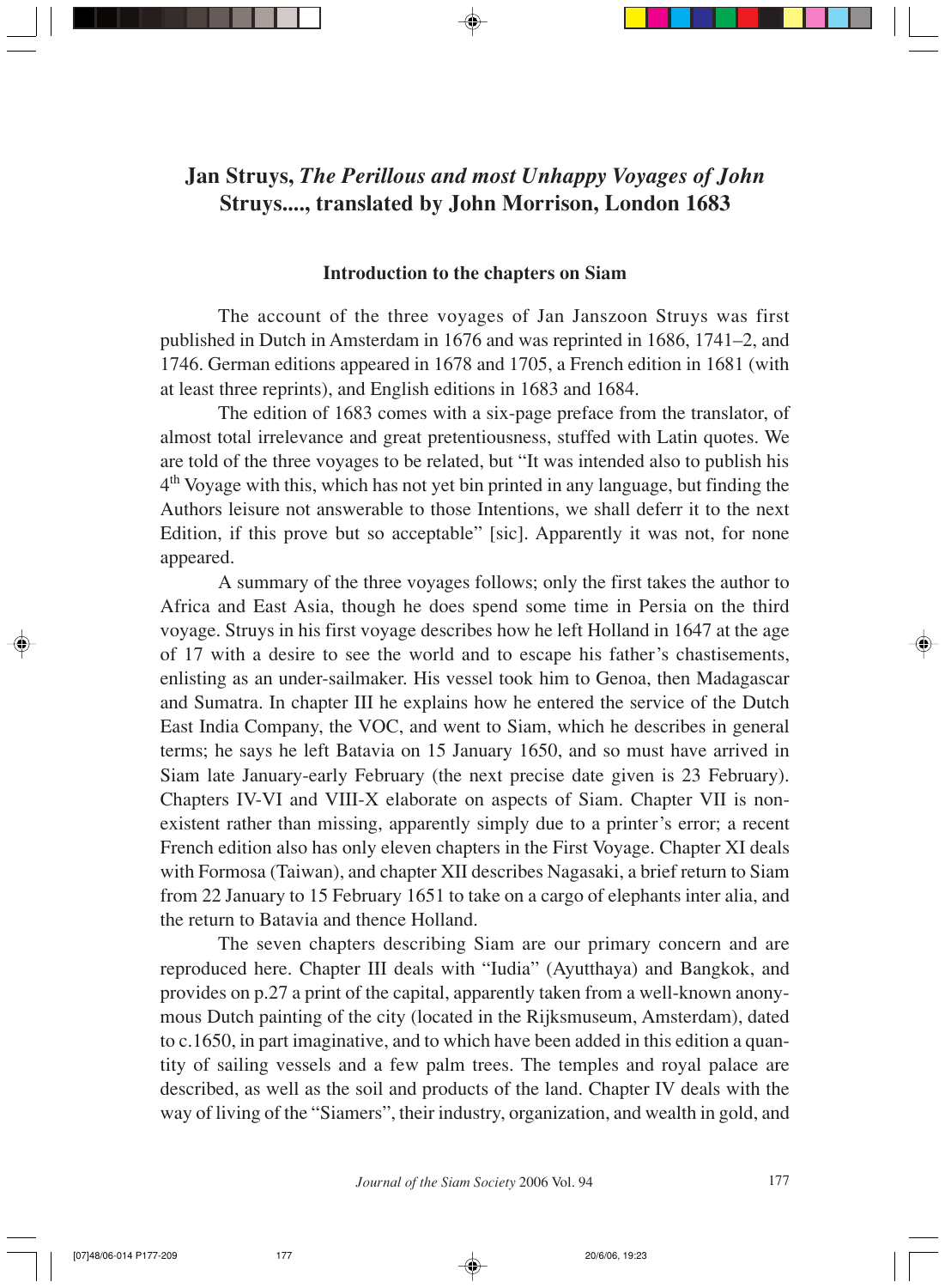writes of Burmese attacks in 1648 (unsupported by the Siamese or Burmese chronicles and not mentioned in Phayre or Wyatt). Chapter V deals with the revenues and treasury of the king of Siam (Prasat Thong, a usurper, reigned 1629–1656), the lack of pay for soldiers, the priesthood and its practices. Chapter VI deals with daily life, the cleanliness of Siamese houses and bodies, their dress, early marriage, cremation after death, and their liberality to strangers. Chapter VIII (to follow the erratic numbering of this edition) tells of the head of the Dutch godown, the Sieur van Muyden (Jan van Muijden, director of the VOC in Ayutthaya 1646–1650: Brummelhuis 1987, 32), being invited to the cremation of the king's only legitimate daughter, and how the author went too, but arrived late. He describes in detail the funerary pyre and the money thrown to the crowds.

In Chapter IX the plot thickens. The princess is burnt, but a part of her body remains intact. She was declared poisoned. An incredible witch hunt then ensues with her servants and attendants, and later many of the mandarins and their families, being tortured and killed (this is the excuse for a dramatic print, "The Massacring of the Mandorins and great Personages in Syam" [sic] at p.45). Still more are judged guilty and murdered. On 2 March "the Youngest daughter of the late King" (probably meaning King Songtham, r.1610–1628, since Prasat Thong murdered the two intervening kings, legitimate heirs of Songtham, in quick succession) was brought forth and declared she had administered the poison, which was intended for the king himself; she and her only brother were hacked to death and thrown into the river.

Chapter X seems to be a hoax, giving two versions purporting to be the titles of the King of Siam (the language seems invented and is certainly not court Siamese); it ends with a description of the king commanding the withdrawal of the river waters. Chapter XI indicates that after the Dutch ship taking Struys was loaded with hides and sandalwood it set sail on 12 April for Formosa, where Struys maintains he saw a man with a tail (thus invalidating much else that he says he saw). Chapter XII describes the Dutch outpost at Nagasaki and mentions the vessel's brief three week stay in Siam again, taking the director van Muijden back to Batavia, with Struys then proceeding to Holland.

Cruelty was certainly not unknown in Siam at this period (and was practised in Western countries, as the torture and death of the VOC's faithful servant Jan Schouten in Batavia shows), and the visitor, Jacques de Coutre, in Siam for nine months in 1595 in the reign of King Naresuan (1590–1605) relates some of the tortures inflicted on the poor palace servants when one of them purloined a small piece of gold (see Van der Cruysse 2002, 31–2). In addition, Prasat Thong's fiery temperament is well recorded: Van Vliet (1640/1975, 96–7) wrote: "He is inclined to drink and excesses... He is more feared than any other king before him. No one dares contradict him... He is more avaricious than any other former Siamese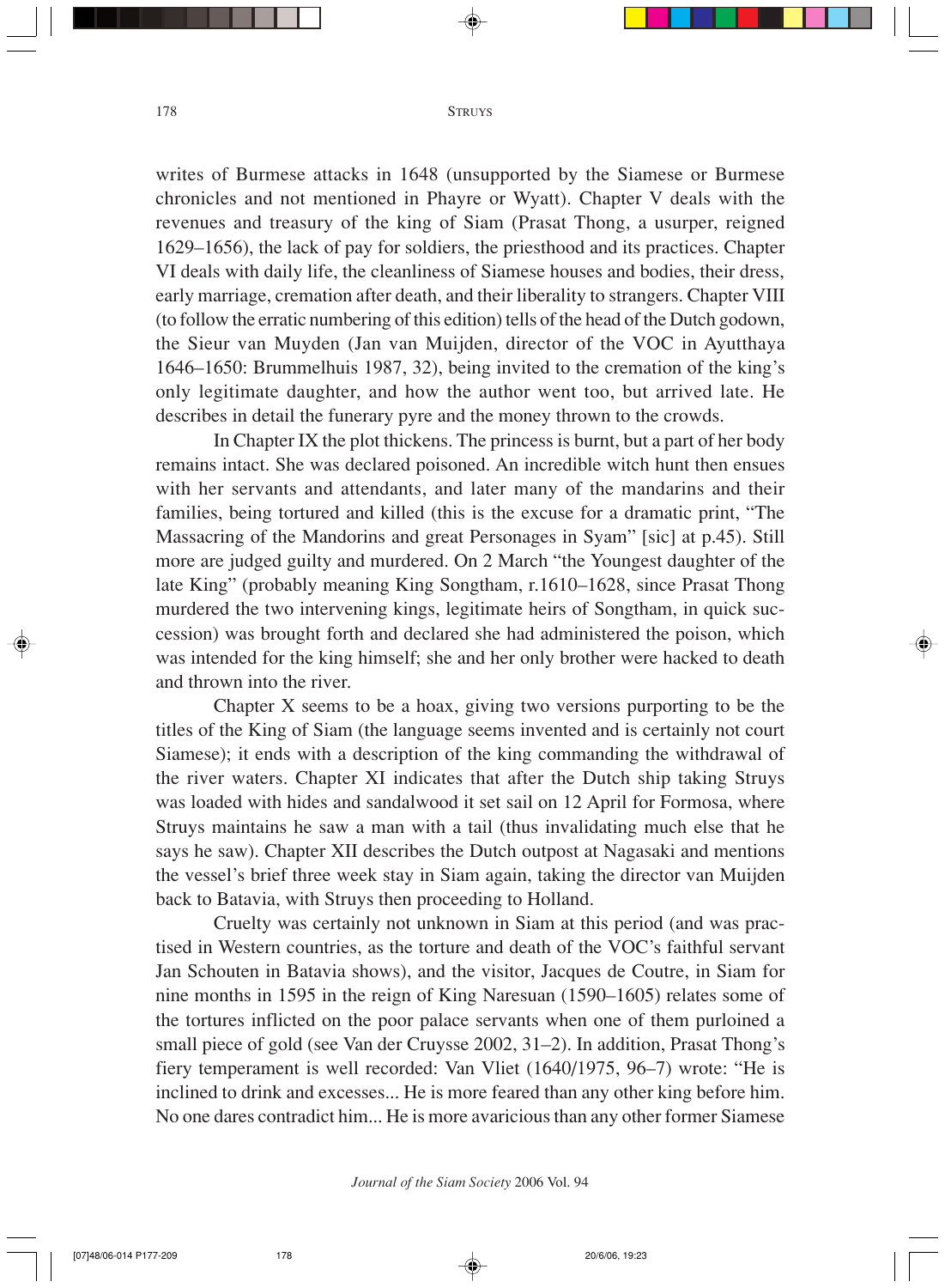king..." Nevertheless the speech given by the daughter of King Songtham (if such she was) seems to be largely invented by Struys, who after a few weeks in the country could hardly have acquired enough Siamese to understand and translate her diatribe against the present ruler, and one wonders if she would have been allowed to continue her extensive public condemnation of the king.

If the reliability of this text is suspect, some things are right: the cleanliness of person of the Siamese (something very different from Europeans of the period), the way they bring up their children, the large trade passing through the capital, the export of ray skins to Japan, the soldiers having no pay, the incredible flocks of deer, and so on. The architectural terminology used to describe a *meru* in chapter VIII does not seem that of a mere sail-maker. Some things are very wrong: the priests are said to use the "Pegu or Borneo tongue", and the names of the two customs houses, Canon Bantenau for that near Ayutthaya, and Canon Bangkok for that near the mouth of the Chao Phya River, appear to be further corruptions of Tabanque or Tabanca (a Portuguese term apparently deriving from the Malay *pabean*), though "Bantenau" remains uncertain. While the ceremony of the parting of the waters in Chapter X is superficially accurate, the supposed titles of the king seem to be poppycock. And the story at the end of chapter XII of the elephant accidentally receiving a bowl of hot soup and nearly overturning the vessel transporting it seems strangely familiar; it was perhaps no more than one of the stock-in-trade tales which did the East Asian rounds.

The text is therefore offered with serious reservations. It may well have been entirely invented, drawing on Schouten (1636) and a fertile imagination. If the downright lie of having seen men with tails in Taiwan can pass, and if chapter X was largely invented, there is no reason why the butchery described in chapter IX should not be fodder for contemporary European tastes. As Alfons van der Kraan (C. Baker et al., *Van Vliet's Siam*, 2005, 42–3) has it, "publishers, then as now, had at least one eye on market demand, and in choosing among the various Indiesrelated manuscripts that came their way, they emphasized the adventurous, the strange, and the exotic." Siam was certainly that. Van der Kraan goes on to make the pertinent point that seventeenth-century Dutch and English publications emphasized the tyranny of Asian rulers, partly because Holland was a republic and England was in the process of asserting parliamentary control, but also because, while "cruel and sadistic punishments" were not unknown, and European criminal law was scarcely more enlightened, such texts "drew attention to the *arbitrary* way in which Asian kings could exercise power."

It seems highly probable that this text was printed largely to assuage the taste for exotic voyages at the period, and was considerably dated by the time it appeared in English, which, however, was when Phaulkon, a former servant of the English East India Company, was at the height of his power in Siam and known for such, and this may account for the publication of the volume in 1683.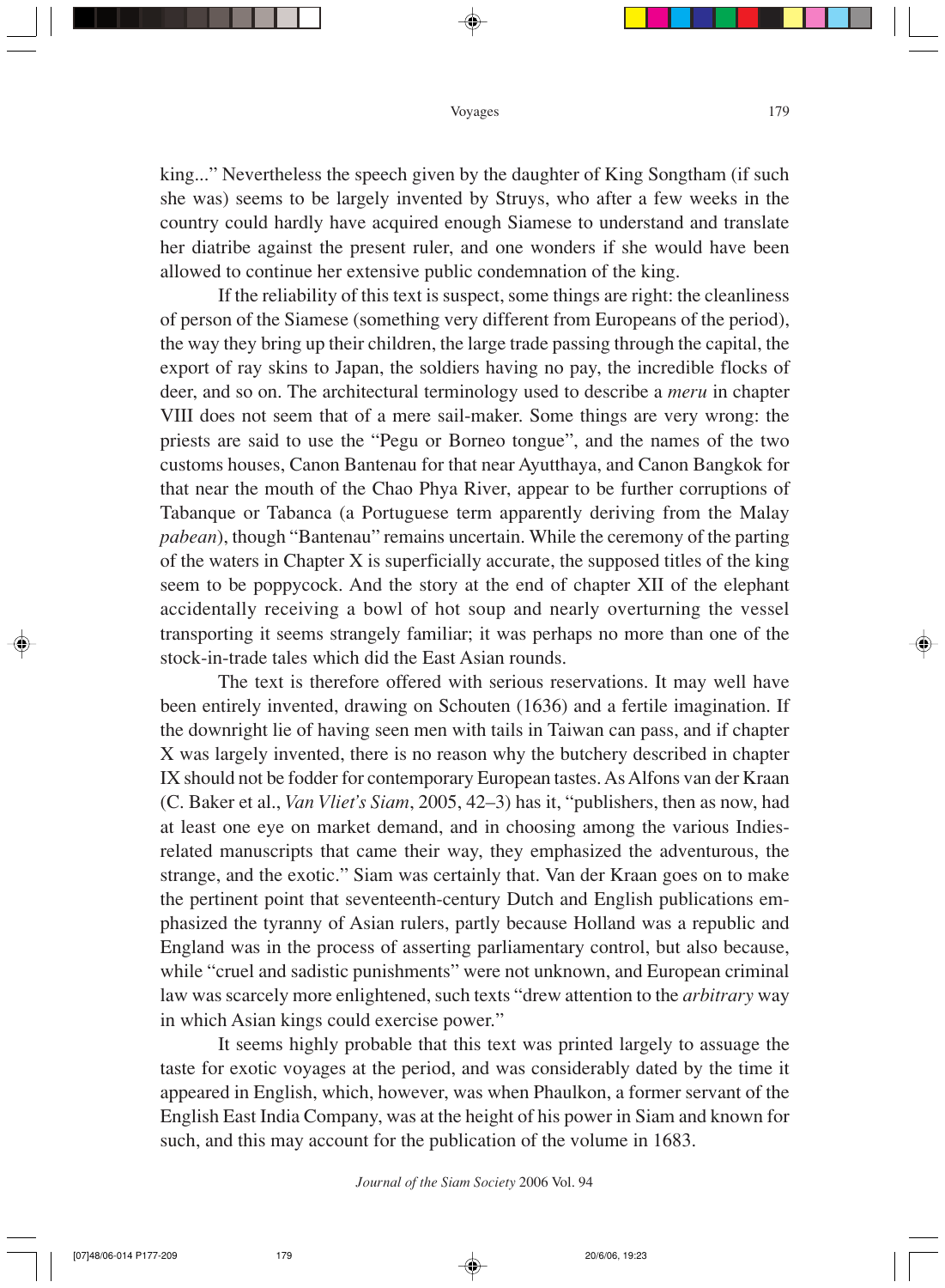As this text should perhaps be read as no more than a curiosity, and treated with all the scepticism of a traveller's yarn, it has not been given all of the usual scholarly apparatus, but some explanatory footnotes have been kindly supplied by Dr Dhirarat na Pombejra, and the erratic spelling, punctuation, grammar and vocabulary of the original English edition are preserved. A superficial comparison with the most recent French edition (Chandeigne, 2003) shows marked differences in the two texts, and there are probably differences when compared to the Dutch originals. The copy from which this extract was taken is sometimes unclear (the glosses were particularly hard to read), and where interpretations were doubtful, this is indicated by question marks, or by dotted lines for omissions.

M.S.



The City Judia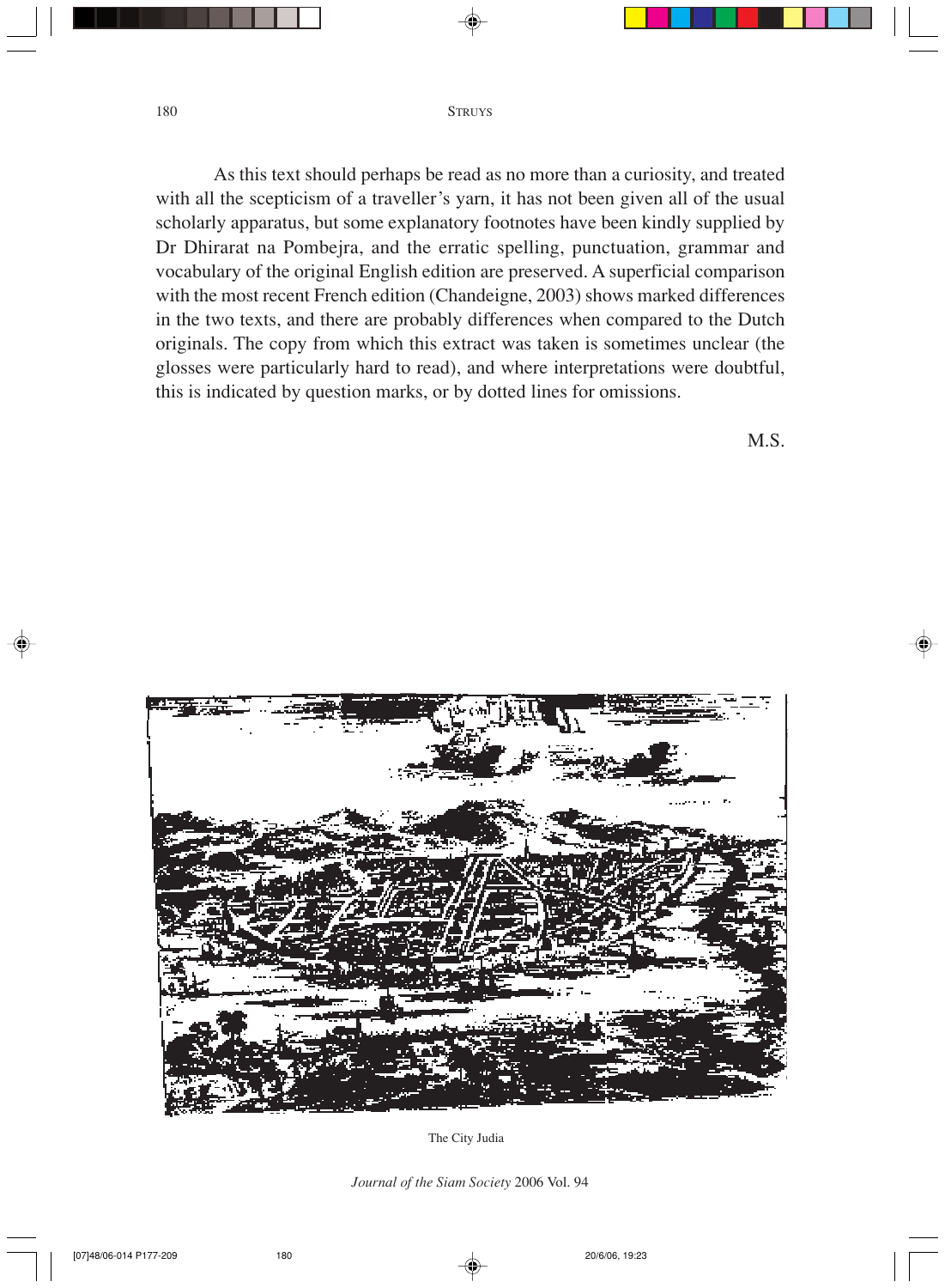# **CHAP. III**

*The Author's departure from Madagascar, Arrival at* Sumatra… *The Author admitts himself into the service of the [Dutch]* East India *Company. His Voyage to* Siam*. An accurate description of that Kingdom.*

…[26] On the 15 *January* [1650] , I was put aboard the *Black Bear*, bound for *Siam*, where we safely arrived, and cast anchor in the Bay.

The Kingdom of *Siam* lies in the most Easterly part of *East India*, from 7 to 8 degr. Northerly Latitude. There are many Cities, and Towns of note in it, and those very populous, among which *Iudia* is the chief, being the Metropolis of *India extra Gangem*, and the city where the King has his Court and Residence. The land is very fertile, affoarding all that may serve for the delight and sustenance of human Bodies, the Fields stored with many sorts of Cattel, the Rivers with Fish, and the Towns with Magazines of rich Merchandizes. The Inhabitants are of a tawny and yellowish complexion, and superstitious Pagans in Religion, as appears by their great Zeal, in adorning of their Temples, and strict Reverence for their Priests which are here too great and numerous for the Laity. Their Government is Monarchical, and the King for many ages has been absolute Sovereign, over this and the neighbouring Territories and Dominions, and that with as much Power, Grandour, and Reverence from the Subject, as any Potentate or King, under the canopy of Heaven. In short, *Siam* in regard of it's [sic] Fertility, Wealth, Number of Inhabitants, and subordinat Principalities, may paralel any other Empire in the Universe.

*Iudia*, which (as we have already said) is the Imperial Town of *Siam*, lies about 16 degrees Northerly Latitude from the *Æquator*, and is seated on one of the fairest Rivers (without doubt) in all the Eastern World, where a Ship of the greatest burthen may come up close to the Kay, to load or unload, without fear of sustaining dammage.

In going from the mouth of the River upwards about 30 Leagues, we found several Inlets and swift Currents, which disgorge themselves into this great and noble River, with abundance of fair Orchards, pleasant and delectable Groves, an infinit number of Villages, Religious Houses, Hamlets, and other amiable Prospects; the Fields all the while casting a fragrant smell from her spicy FlowJan. 1650. Arrival at Siam. The Kingdom of Siam described

Judia.

The River, and delight-some Countrey there about.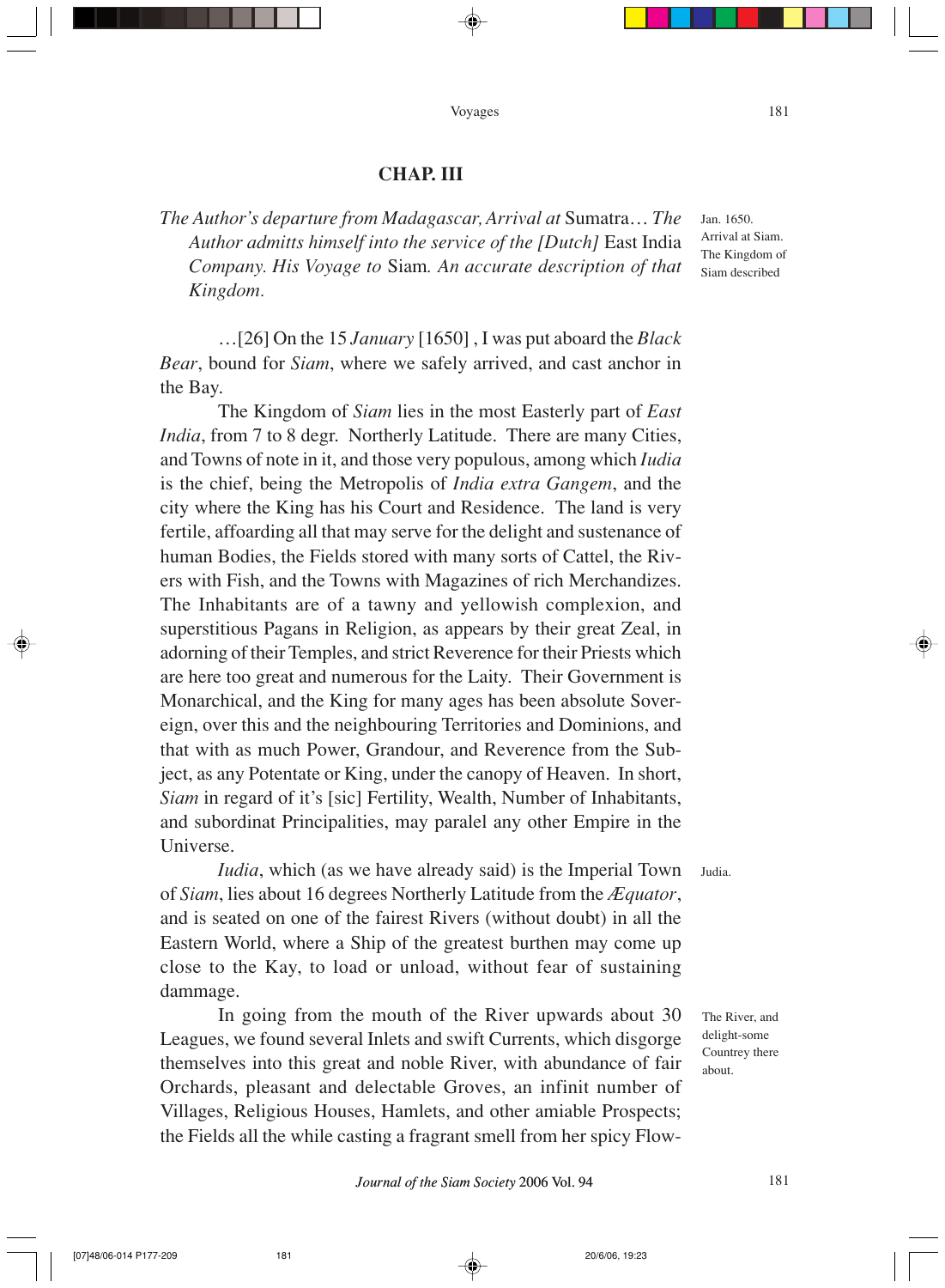ers; and the Groves affoarded a most ravishing melodie of Birds, warbling their wanton strains, and chanting in the shades and thick[27]ets, whither they retired to shelter themselves from the too powerfull raies of the scorching Sun, and those answered again by the soft whispering gales of the gentle Wind, and the base murmurings of the great Cataracts and Water-falls at a distance, rais'd and depress'd with the unconstant turnings of the Wind : all which feemed to have such Harmony, that it ravish'd us as much, as ever the renowned the *Thessalsers [?] Tempe* could the men of old.

The Land is for the most part level, of a clay and sandy earth; few Hills appear, or any thing else seems to surmount the Horizon, save the high Towers and Pyramids, whereof we found an incredible number.

About 8 leagues up the River is a small City, of a triangular Platform, and environed with a wall, called *Bangkok*. In the same City is the Kings first Toll–or Custome–house, which they call the *Canon Bangkok*, and every Ship and Junk to whomsoever they belong are obliged to come to anchor there, and give in their information, upon what account they come, and from whence; as also what Men and Goods they have aboard. Having performed that Duty, they pay their Toll, and receive their Billet, with Letters of Conduct, to go so far up as they list, till they come within a League of *Iudia*, where the second Toll-house is, called, the *Canon Bantenau*; and here they are a second time bound to anchor, and exhibit their Cockets, which having shown, they have their liberty to go further. This second *Canon*, is erected only to see that the Prince have his due, and to examin whether that the Stranger be not defrauded by the Commissioners of the first; and to give Licences to enter the Town, and traffique. It is also to be understood, that when any Ship is outward bound, they are to pay their Toll at the *Canon Bantenau* which at coming up was the second, now the first Custome-House; and are to pass an Examen at the *Canon Bangkok*, as they did before at the other, without paying any thing, if they can manifest by their Cocket, that they have already paid : and this every Vessel how mean soever it be, is bound to do, or in case of refusal to forfeit Ship and Carga.

\*Fifteen making a degree, it follows than 5 Dutch miles must be 12 English land miles, or 4 Leagues at Sea.

*Siam* although it have abundance of Towns, yet there are but 5 that are walled, in all the Kingdom, whereof *Iudia* is the strongest, being about 3 \**Dutch* miles in circuit : The walls are con[28]siderably strong, with round Bulwarks after the old way, but after its manner very Stately and magnificent. Within the Town are some Thousands

*Journal of the Siam Society* 2006 Vol. 94

Custome-Houses.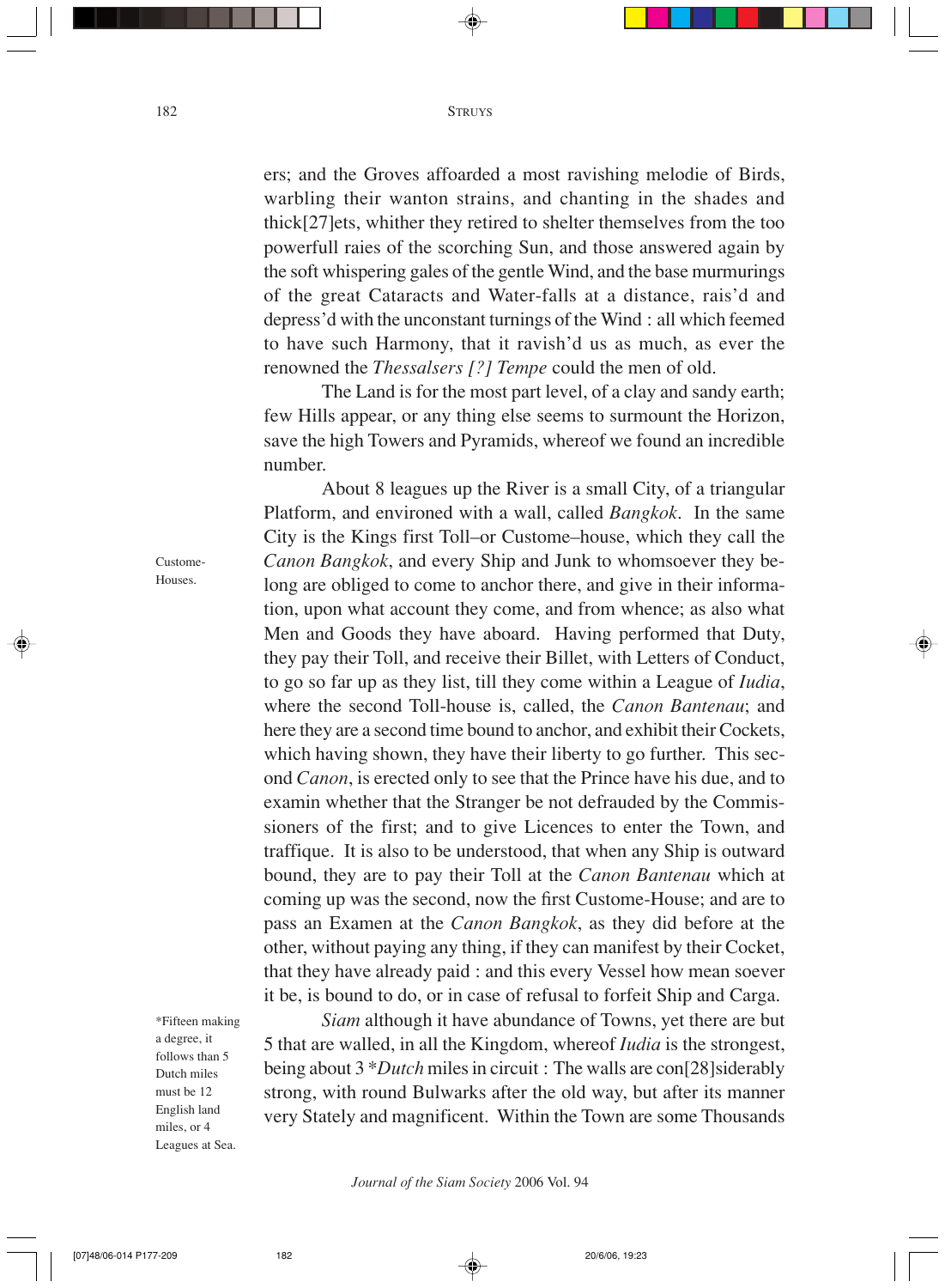of Temples, Cloysters; and gilded Turrets, which together do make a pompous show. The streets of this City are very long and spatious, the Town it self surrounded with a River about 2 Musquet-shot in breadth, and divides it self into 8 streams, at that place where the King has his Court and Residence. The Royal Palace is very magnificent and Costly, strongly walled about, and fortified, within also are very stately and noble Appartments,<sup>1</sup> a Fabric which for Workmanship and Riches surpasses all that ever I have seen in *India*, and certainly, for the Power and Grandour of the Prince, Splendour of the Palace, immense Wealth of the Inhabitants, Fertility of the Countrey, and Temperateness of the Climate, it is second to no place in *India*, if *China* may be excluded.

The Soil is very good, and the Land fertile, producing yearly a vast increase of Rice and other Corn; It is also rich of Cattel, as Kind, Hoggs, Bussels, Elks, Hares and Coneys, incredible Flocks of Deer, which are more hunted for their Hides than Carcases, they reckoning That one of the Staple commodities, and export many Thousands yearly to *Iapon*, and other places of Traffic, so that the main Trading of the [voc] Company there to *Iapon*, consists in that Merchandise. Wild-beasts are also here in great abundance, as, Elephants, Rhinocerots, Leopards, Tygres, and the like; as also all kinds of Fowl, both great and small, that I have seen in *Europe*, Swans and Nightingales onely excepted, which I dare not be positive whether there be any or not. Nor are the Rivers, as also the Sea without good store Fish, and that of many kinds: The Sea-shore lies thick with Oisters, and Lobsters, which are as delicate as they are plentifull. They use the Fishing Trade also as in other places, and make great profit, especially in a kind of Scate,<sup>2</sup> that they take chiefly for the Skin, which those of *Iapon* hold in great esteem, paying sometimes at the rate of 50, or 60 Ducats for one Skin, if it be choice and good; yet such is the difference, that I have seen a hundred Pieces of Eight paid for a single Skin, whilst it has been known, that a whole hundred would not yield 4 Rix-dollars. These Skins they first dry, and with [29] great care

Soil and Fertility of Siam.

Fish.

The great value of Scate-Skins.

 $<sup>1</sup>$  It is highly unlikely that Struys would have seen the interior of the royal palace with his own</sup> eyes. No foreign trader was allowed inside the royal "apartments". If Struys had accompanied a VOC envoy, then perhaps he might have seen some of the outer audience halls, but no more.

<sup>&</sup>lt;sup>2</sup> The reference to the "scate" is interesting: it was most probably the ray. Rayskins were a key export of Siam (especially to Japan via Dutch vessels).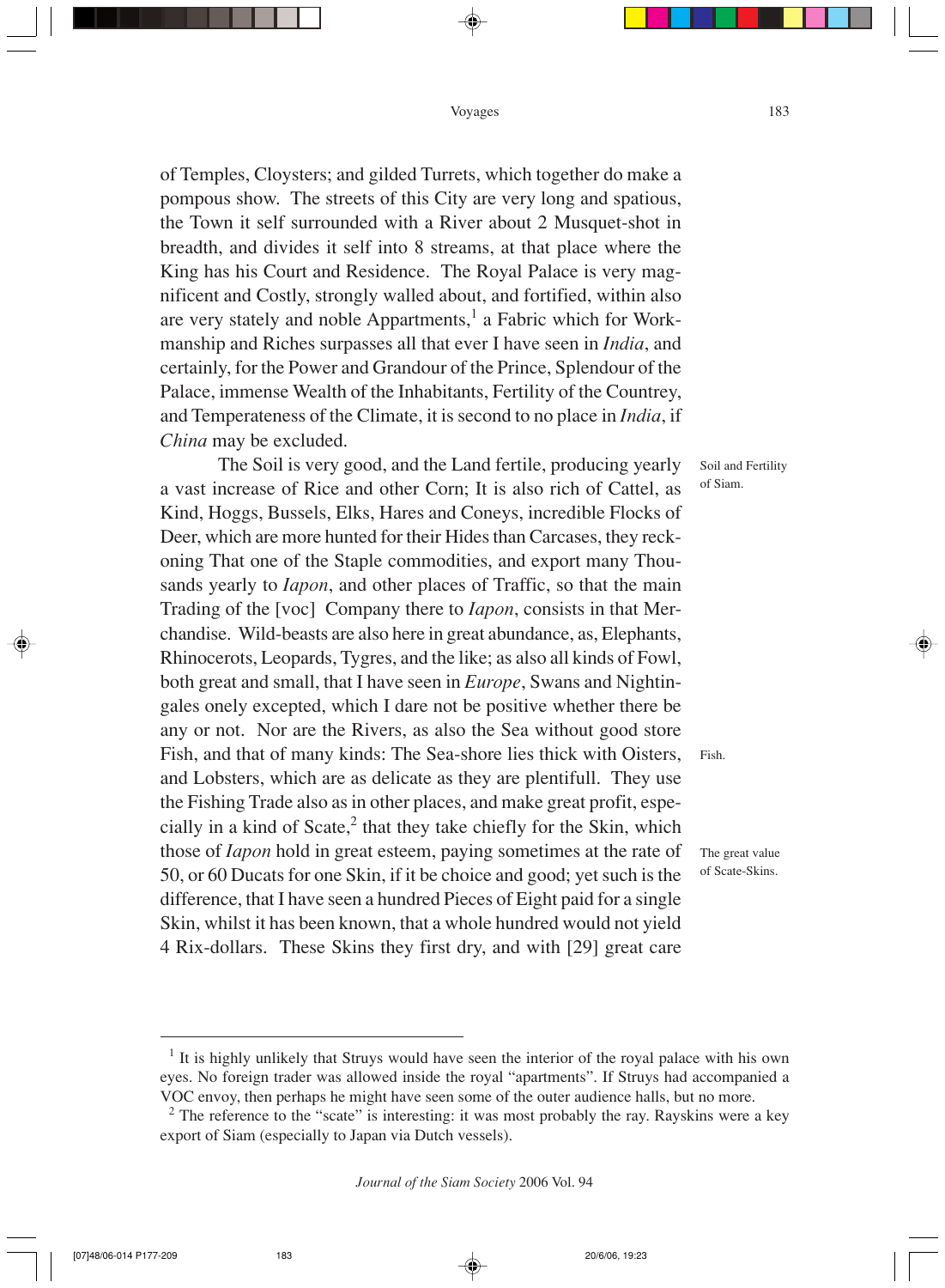Crocodiles used for Medicine.

pack them up, and so export them. There are also in this River many Crocodiles, which the *Siamers* call *Cayman*, and use them for Physic. There are also many venemous Creatures as Serpents, Adders, Scorpions and Snakes. It exuberates, besides the several Products already mentioned, in Sugar, Oil, Kitchin and Medicinal herbs, and various kinds of Fruit: and in a word *Siam* is so well provided by nature of it self that the Inhabitants may supply themselves with what is necessary for human Life, and Recreation; without the means of exotic Commerce, and importation of forreign Commodities.

## **CHAP. IV**

*The Nature and Way of living of the* Siamers*. Their several Trades and Profession. Travail of their Merchants. Government and Politie. The great State of the Emperour, and Magnificency of his Throne: his Cavalcade, and manner of shewing himself to his People. The Riches of his Vessels, the Elephants served in Gold and Silver. The Wars about the white Elephant, against* Ava *and* Pegu*.*

*Siam*, as I said before, is very populous, and the Inhabitants generally of a good and free disposition. They Negotiate strongly in every kind of Merchandise, whereof they can make a profit, and that more especially within Land.

They are great incouragers of Art and Artists, especially the Mechanicks, and such as they cannot well want, as House- and Ship-Carpenters, Masons, Smiths, Braziers, Founders, Turners, Plummers, Pewterers, Painters, Carvers, Gold-Smiths, Fullers, Sawiers, Joyners, Weevers, and an infinit number of Jewellers and Lapidaries; Nor are they without their Physicians, Chirurgeons,<sup>3</sup> and Lawiers, after their own manner. Here are also Pedlars by Thousands, that travail from Town to Town, like such as follow the Fairs in *Europe*;<sup>4</sup> these have no fast dwelling, but are in motion the whole year round, and sleep always in the booths which they erect wheresoever they come. Fish-

<sup>&</sup>lt;sup>3</sup> The Siamese were, according to La Loubère, unacquainted with the art or skills of surgery. King Narai had to hire a VOC surgeon, a French Huguenot by the name of Brochebourde.

<sup>4</sup> Within the traditional Siamese manpower control system (of *mun nai–phrai*), it is highly improbable that there would have been "Pedlars by Thousands, that travail from Town to Town, like such as follow the Fairs in *Europe*".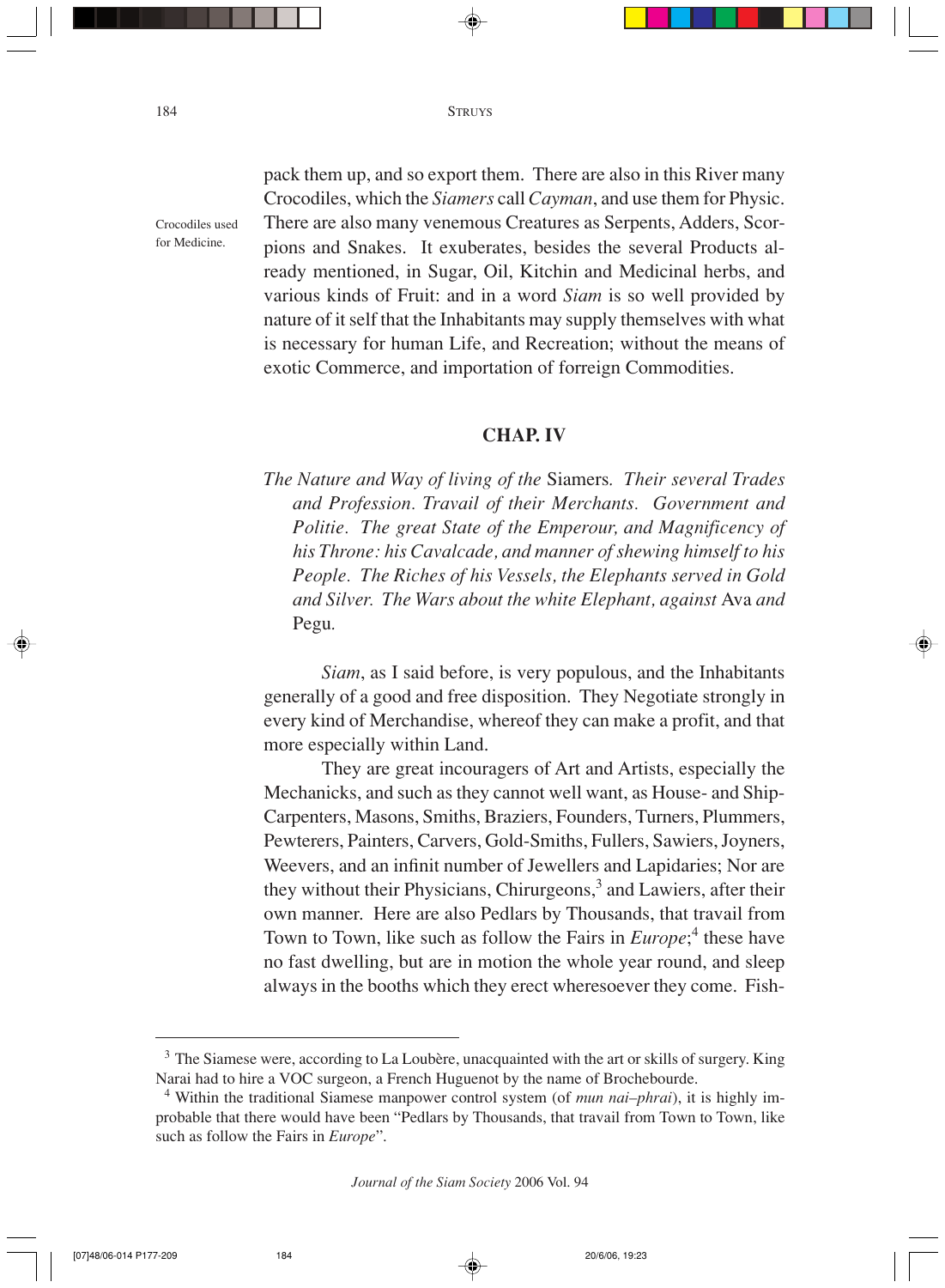ing and Husbandry are well promoted, for every man, be he never so mean, if he have [30] a fast Residence, has his Lands, either less or more, which are cultivated with all imaginable diligence, as appears by the yearly Product of Grain, which not only supplies themselves, but is also exported into other Countreys, as well on the main Continent, as the adjacent Islands. And so cheap is all manner of necessary Provision and sustenance, that Labourers and common Slaves will work and fervile work for  $3<sup>d</sup>$  a Day.

Every City has a Pretor, or Deputy, who derives his power from the King, and with a Council of Assistance is to determin of all Matters and Affairs, as well Civil as Criminal. The same Pretor, or Vice-roy has also charge over the Imperial Revenues, Tolls, and Customs, to see that they be payd without defrauding of the King, and that the Sub-commissioners of the said Duties do not exact upon Forreigners, that are not acquainted with the Rates imposed upon their Goods. This Officer, as also every Officer of State, is only to continue three years in one place, and at the expiration of that term, is either removed to a place of greater Trust and Eminency, or has his Discharge sent him. Their Suits at Law are presently brought to an end, and Sentence pass'd according to equity, without regard to the Degree and Quality of the Parties; the Client first going to a Notary, and has his case fairly stated, which then is brought to an Advocate, who is to discuss and comment it before the Pretor, as in most places in *Europe*: with this difference only, that the Advocate or Attorney has the power to continue or give over the Suit, as he thinks fit; which is ordained to prevent tedious Appeals, and perpetual clamours at Court. Criminal Affairs are punished severely enough, especially, Treason and Murther, nor do they dispence with any places of Refuge, or Sanctuary, for the Perpetratours of such enormous Crimes.<sup>5</sup>

There is no Potentate in the East may paralel this Emperour for Magnificence and Pomp. He never sets his foot upon the Earth, but is carried on a Throne of Gold, from place to place, and usually appears once a day before his Peers and Grandees, which always attend the Court: these show him all imaginable Reverence, and ascribe [31] him such honour as accrews to no mortal. When any desires to speak with him, so soon as he gets admission, presents

Malefactors severely punished.

<sup>&</sup>lt;sup>5</sup> Struys' views on the Siamese judicial system are somewhat sanguine, and quite at variance with the statements of others (e.g. van Vliet).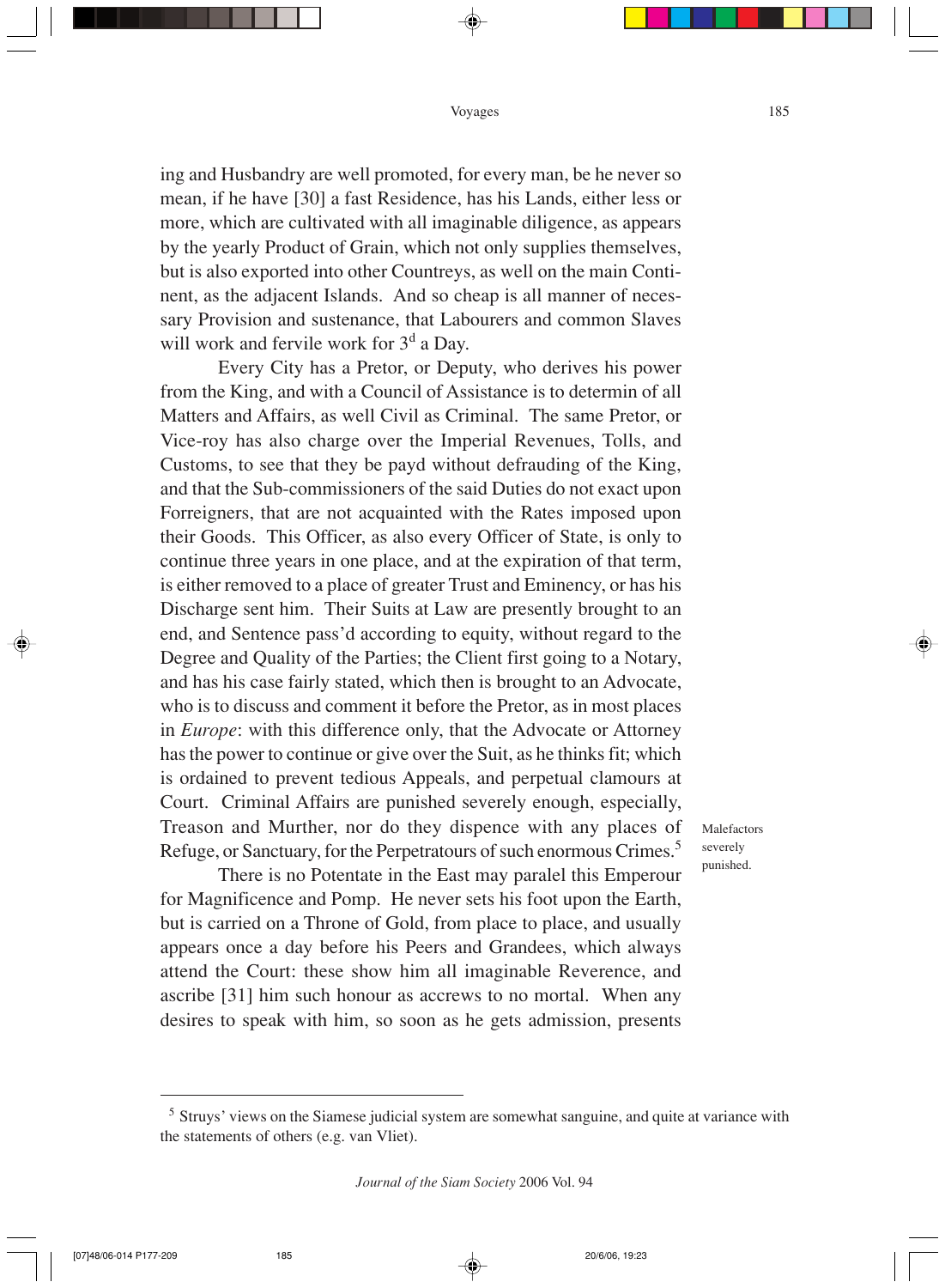himself upon his knees, his hands folded, and his countenance cast to the Ground, then bowing of his body and kissing the Earth, he begins his Harangue, which is alwaies done with a submissive voice, and at the end of every Sentence, rehearses his Title, JAOUA TJAUW PERRE BOEDE TJAUW JAOUA, which by an Idiotism of our own, is *King of Kings, and Lord of Lords*. His supreme Throne is of massive Gold, made after the form of a Pyramid, and so contrived that none can see him ascend. On each side of the Throne stand several Statues, and Creatures of monstrous shapes; as is recorded of the Judgment-seat of *Solomon*, which was guarded with Lions. His Person is secured with a very noble Guard, and well arm'd; several Elephants alwaies ready in the inner court of the Pallace also, for his Pleasure and Service upon occasion; these are mounted with Trappings of rich Silk, simbriated and imbossed with Gold, and precious Stones.

When he goes abroad to visit his Pagods and Religious Houses, or to take his Divertisement (which is ordinarily twice or thrice every year) he is attended with an infinit Retinue of Grandees, and Officers at Court, as also all his Wives and Concubines, which are very numerous, all mounted upon Elephants. When this Setting forth is not performed with a Cavalcade, but by Water; there are a certain number of *Praws*, brought up close to the Pallace. These are almost like a Barge, but far greater, having 20 or 30 Oars a piece, with 5 men to an Oar; without they are richly gilded and charged with Festons and Foliages on a diapered ground. Others there are less noble and rich, which serve only to transport the Soldatesque, and aboard every *Praw* are several that play upon Wind Instruments and Drums, which make a confused noyse; Upon the hearing of this, every one, whether Citizen or Peasant, Freeman or Slave, Young or Old, is injoyned to come forth and fall prostrate, with all imaginable Reverence, upon very severe Penalties, according to the Quality and Discretion of the Party. This Injunction is observed very strictly, and certain Officers ordained to take notice of the Delinquents, whose Rule is Arbitrary, and Mesures sudden; they are so correct in punishing such that few escape; I my self having seen, while I was there, some two or three beheaded with a Scimitar, only for being too remiss, in doing [32] Worship, although in such as want Discretion, or otherwise unable to perform the Ceremony, through invalidity of Body or Mind, the Offence is either dispenced with, or expiated with some inconsiderable Forfeiture. This Solemn Appearance happen-

*Journal of the Siam Society* 2006 Vol. 94

Stately Throne of the King.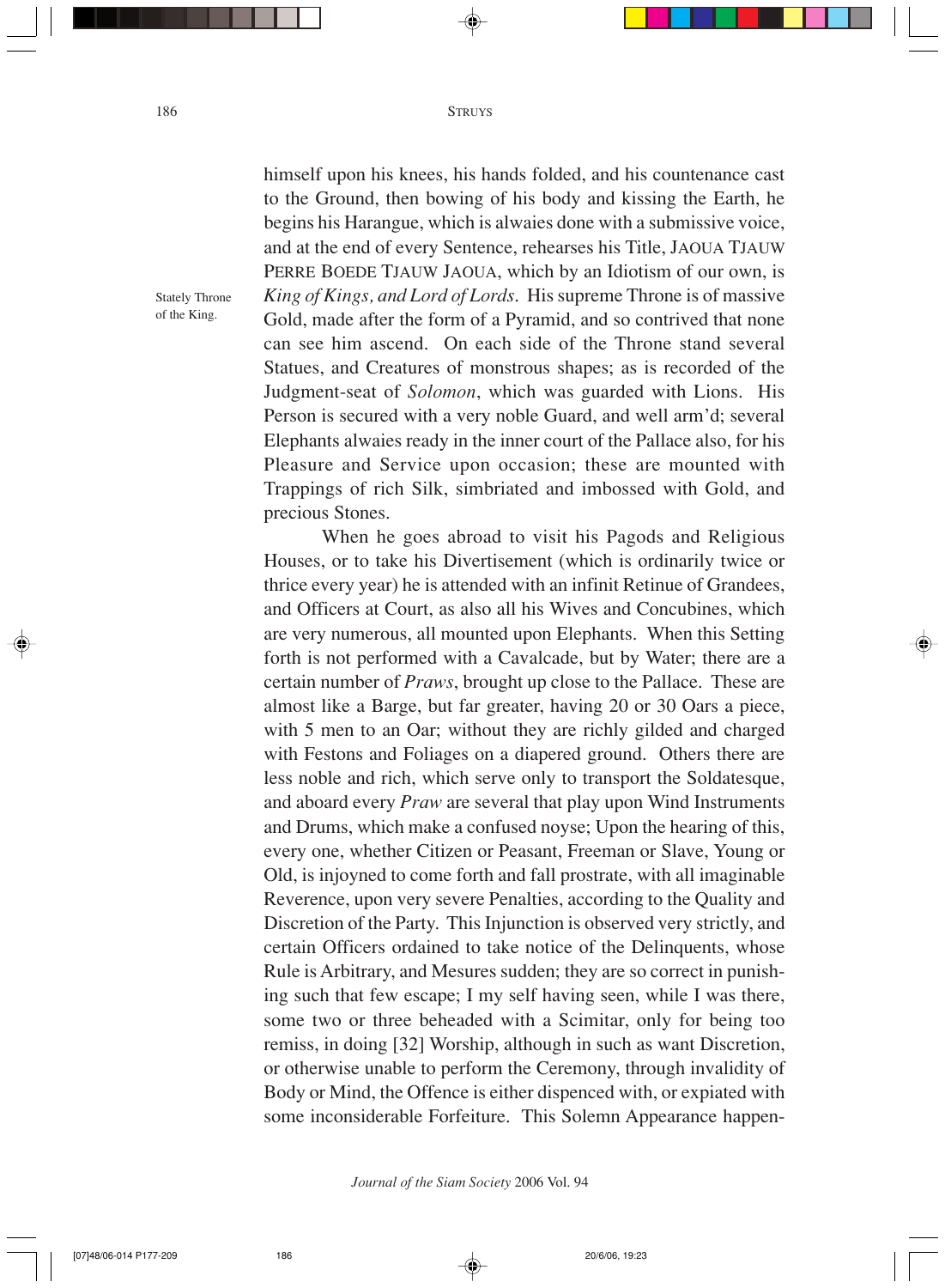ing so rarely, and that with such Majestie, creates great Loyalty and veneration in the heart of the Subjects for their Prince: and surely the conclusion and effect of every Maxim in Politic Affairs is the securest Index; or Distinction from a Contrary, which almost all the Kingdoms and Dominions of the East affoard and Example of, and more notedly the *Sophy* of *Perfia*, who when with a huge Retinue he makes a Cavalcade (which might seem to be for no other end than to be seen) none dare presume to appear in the street, upon pain of Death; of which more hereafter.

Gold is here in such plenty that not only Plates, Chargers, Goblets, Bowls, Basons, Lavers, and whatsoever els is usefull for the Kings Table, is all of solid Gold, but also greater vessels in the Kitchin; which had I not seen them my self, should have held it incredible, if the weight and greatness had truly been reported. But what is yet more, the white Elephant, with the rest (which are about 6 or 8 in Number) kept within the Palace, are serv'd in Gold and Silver. The Gallantry of the Court, and the gorgeous attire of the Courtiers, is unspeakeably rich. And to be brief, if I should repeat the Maiesty of that Prince in Power and Command; The profuse Emulation of the Courtiers in Embroydery, Jewels and other costly Ornaments, and the Magnificent Structure of the Palace and other stately Fabrics; I should either prove too weak, in the performance of such a Province, or, hazard my reputation, in giving a Narrative of the Pomp which I have in reality beheld, to such as have not seen it, who would in all probability be too timerous to take things of that nature upon Credit. This I shall only add, that rather than to be undeservedly tax'd with hyperbelizing Froth, I'le content my self with a recommendation thereof to other modest Gentlemen that have been there, and published their Journals for the public perusal of the Curious in general.

The present King of *Siam*, has lived in great peace and tranquillity, ever since he first sway'd the Scepter : But in the time of the late King, that nation has been deeply ingaged in foreign [33] troubles : Specially with *Pegu*, *Ara* and *Lingjander*, partly out of the ambitious minds of those Princes, and partly out of a fordid covetousness; as of the king of *Pegu*, who indeavoured to make himself Master of the white Elephant, which he of *Siam* had : but after the depopulation of the countreys, and loss of many thousand Souls, they made Peace upon strict Articles.

Great plenty of Gold.

The Elephants served in Gold and Silver.

Of their Wars

Quic-quid delirant teges, plectuntar Achivi.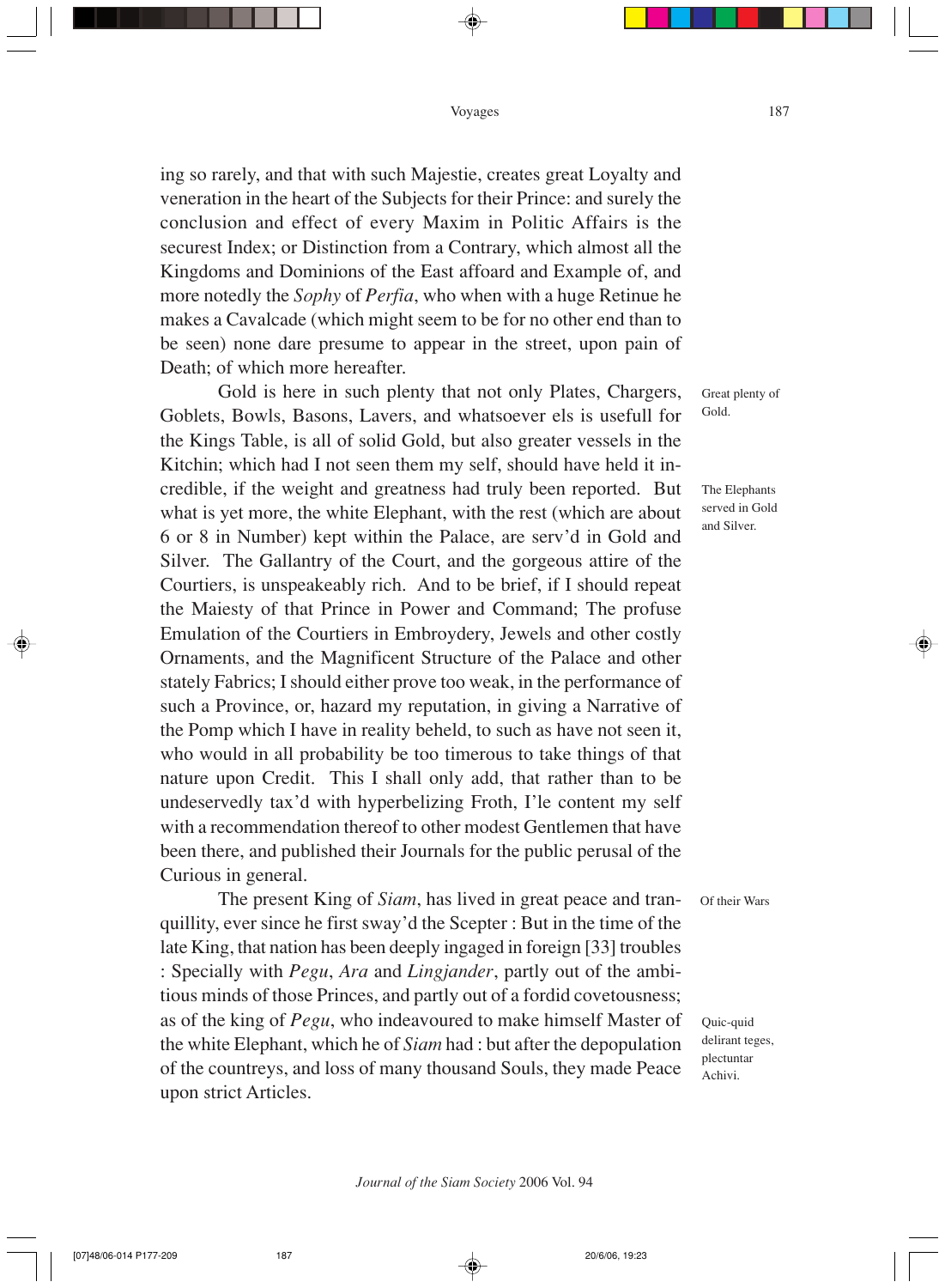In the year 1648, the King of *Ava* with the assistance of a neighbouring Potentate, invaded part of *Siam*, 6 and took in some open Villages, and Towns of smaller note; but the king of *Siam* coming to have notice of this sudden Expedition, levies an Army of 200000 men, or upwards, marching himself at the head in Person; and encamped about 2 *English* Miles from the Enemy, where without either Battel or Skirmish they lay for 3 Moneths, when the Enemy not finding himself able to continue longer in camp, for want of Provision, and Recruits of men, was fain to break up; and march homewards. Those of *Patany,* had sent Ten Thousand men, all well disciplin'd and arm'd, for Auxiliaries in the Service of the king of *Siam*; but those arrived too late, the King being just upon his March for *Iudia*; where about 20 days after, he was Solemnly fetch'd in by his Nobles with great Triumph and Joy, as if he had obtained some notable Victory : and certainly it was the most prudent course he could have taken, to spare his own people, by shunning the Bloodshed of so many innocent souls, vanquishing the Hostility by the restraint of his Arms; and in making himself formidable with the greatness of his Battalions. There was also a Navy of Twenty Thousand *Praws*, pressed for the behoof of the Army, to transport the Baggage and Provision; and besides the standing Militia and Voluntairs, 52000 Citizens press'd for this Expedition, whom the King allowed Rice for Victualling, the rest they were to take care for themselves. The Mandate was no sooner out, but this Body was completed, which gave occasion of wonder, to some, when they observed the readiness and obedience of those Pagans to their lawfull Soveraign. The weapons used then for that Dispatch, were mostly fire-arms, and about 20 Pieces of Ordnance, which were committed to the charge of 2 expert Gunners; besides 5 Thousand Elephants, and 2 Thousand Horse; those that were mounted on Elephants were armed with Bows, Arrows and Darts, and the Cavalry with Firelocks, Sci[34]matars and Bucklers, which Armory is alwaies ready for use in the Kings Repository. As for Powder they are never at a loss thro want of it, having such plenty of Salt-peter, which is the main Ingredient thereof : so that it is most certain, the *Siammers* are never destitute of any necessary Ammunition for War, either upon

<sup>6</sup> There are no records (neither Siamese nor Western) about this particular Siam-Ava (non-) war which Struys claims took place in 1648.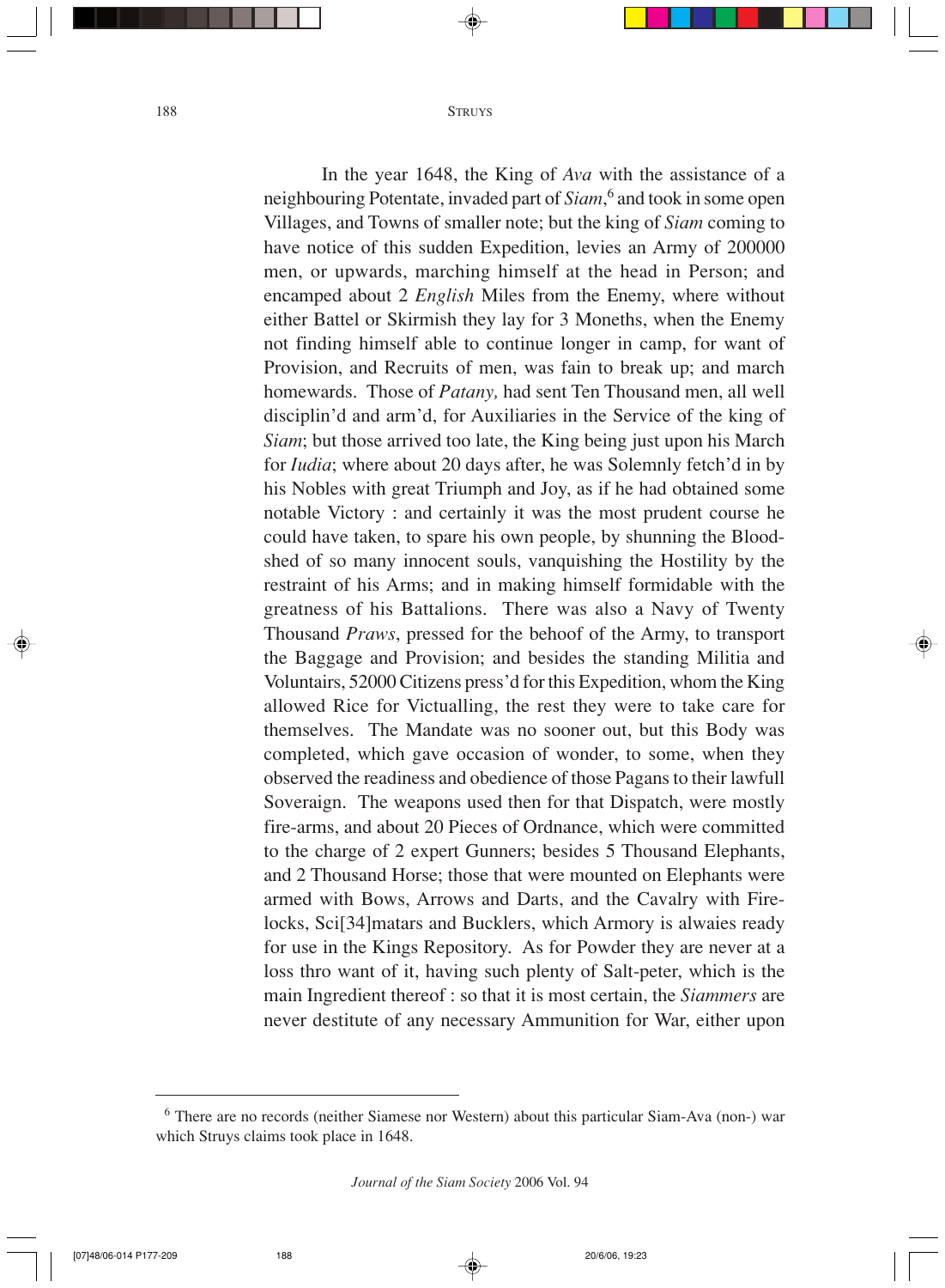offensiv or defensiv Occasions. Nor yet second to any for true valour and courage, which is checked by a prudent Conduct, and politic Direction of their Power; and thereby the Prince, and the leading Officers of the Army, become dreadfull to the Neighbouring Potentates abroad, and awfull to the Subject at home.

#### **CHAP. V**

*The Revenues and Treasury of the King of* Siam. *The Religious zeal of those Kings in building of Temples, and Houses for pious uses. Soldiers without pay. The great Slavery and Charges of the Citizens and Plebeians, their Obedience, and Liberality in devotion. Ample Revenues of the Spiritual. Habit and Function of their Priests. The Multitude and monstrous bigness of some of their Idols. Their Ceremonies in Worship; wherein congruous to those of the* Romish *Religion*.

The Revenues of the King of *Siam*, as we have elsewhere said, consist mostly in Customes, Tolls and Excise, for all exported Wares and Commodities, besides the Fishing, and Growth of the Land, as Corn, Fruit, Trees, &c. There are also in the Countrey several subterrannean and fossible things, Mines of Gold and Silver, Lead and Pewter, besides great store of Sappan-wood, as good as that of *Brasilia*, which is reputed a very rich Commodity, and sent abroad both to *Coromandel, Dabul, China, Iapon*, and other Islands in the East.<sup>7</sup> When Any that is imployed in the Kings service dies, 2 Thirds of his Estate fall to the King, and the residue to the Wife and Children of the deceased; or else in lieu thereof such a Salary as they are contented with. The like when any Merchant Stranger comes to die within the Kingdom, two Thirds of his Estate are brought into the Chamber of Finances.

The King having that special mean of making the Army support it's self [sic], is at very litle Charges else, save what his zeal moves him to [35], in Building of Temples, Religious Houses and

*Journal of the Siam Society* 2006 Vol. 94

Revenues of the King of Siam.

The...zeal of the Kings of Siam in crecting of Pagods, Religious Houses and Temples.

 $<sup>7</sup>$  Siam did not have any silver mines, and in the 1640s its gold came from Laos (or perhaps via</sup> Laos from China). This is definitely an imaginative account of the King's revenues and the country's resources.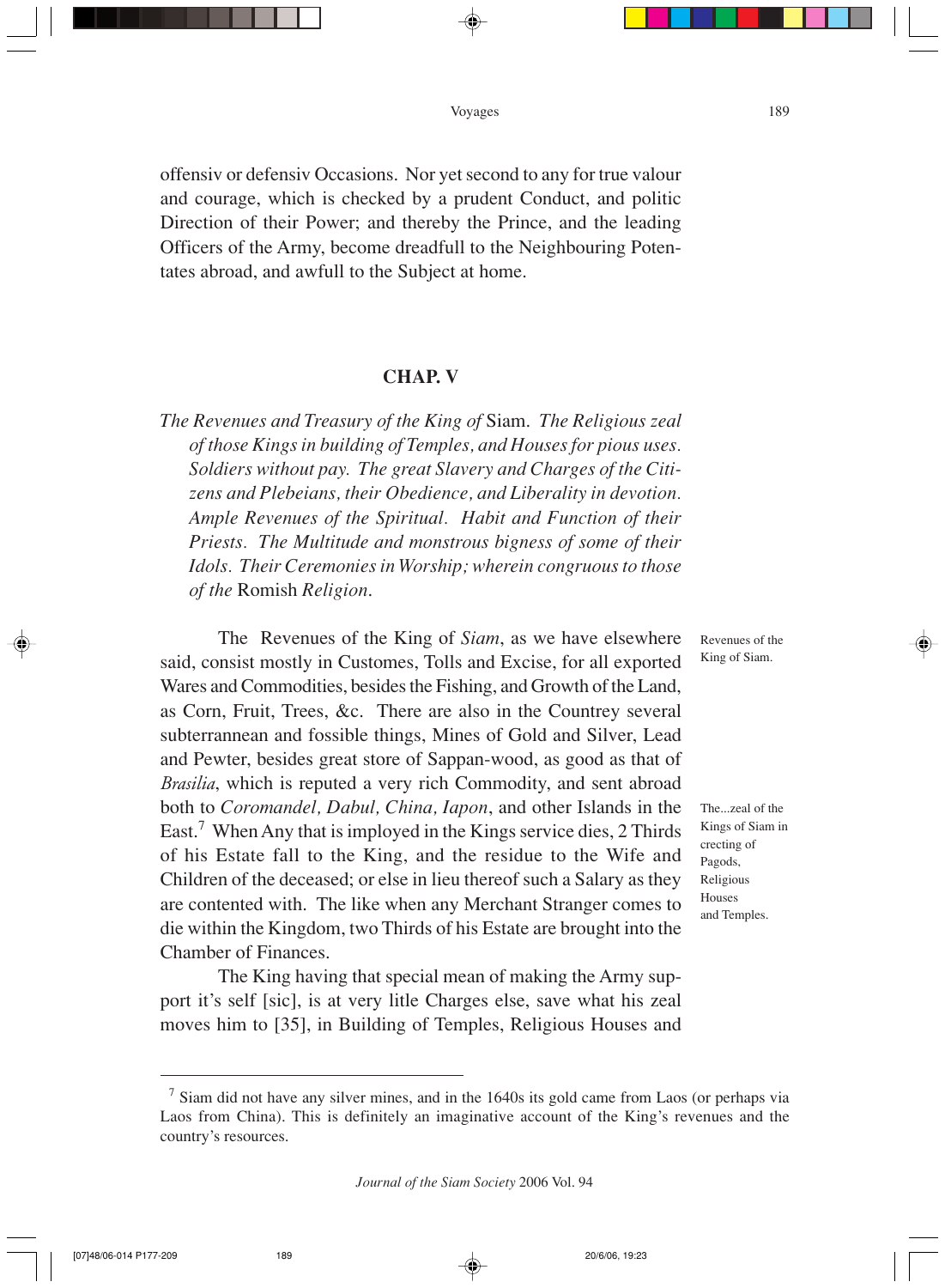Towers, to the Honour of his Gods, which indeed are infinitely numerous and costly in this Countrey, the enobling of his court, with some unnecessary things tending to his own Honour, about which much money is consumed; and lastly providing of Annunition [sic] and Shipping upon occasion of War: but as we have already mentioned, the Soldaresque have no Pay from the King, except a certain allowance of Rice, and what Spoil they can take from the Enemy; and these, although they goe under the Denomination of Soldiers, yet are but Slaves at best, being imployed in all servile uses, as Labourers, when, and where, the King commands.

The Citizens (which may be called Freemen or Proprietaries) are but half a remove from Soldiers, they being obliged to maintain and repair all the Fortifications at their own cost, and defend them in time of need. Yet notwithstanding those heavy burthens imposed on the Commonalty, in the performance whereof they are not found remiss or tardy, they bring up above twenty\* Tun of Gold yearly, for Offerings to their *Pagods*, and the behoof of the Spiritual; insomuch that the Priests, with the large Offerings of the King, and Liberality of the People, grow rich and in great esteem, notwithstanding their being so numerous in this Kingdom.

The King and People embrace no other Religion than barely Gentilism, which, as appears by the ruins of Monasteries and Cells every where, has been anciently professed among them. Their Ceremonies they seem to have borrowed from the *Roman*, or *Greek* Church, which they ape, as near as may be, with reservation of Paganism. They are incessantly building, repairing and adorning the Temples of their *Pagods*, founding Cloysters, and erecting of Pyramids; wherin they spare not for money : for though they spend their whole Estates, about them, they must be gilded without, and richly hung within. Their *Bonzi*, or Priests, are distinguished from the Laïty by a yellow Vesture, and those again differing among themselves by certain Badges, or tokens, denoting their degrees: Their Beards, Head and Eiebrows are always shaven. According to their Order, they may not handle Money, Marry, nor make use of Women, upon severe Penalties; for if any be taken [36], in company with a Female, he is burn'd alive, or at best banished the Kingdom during the Term of Life; and certainly if their Codpiece were not fastned with such a heavy Padlock; the Laymens Wives and Daughters could never be secure, from that pestiferous rout? Tis true by their Rule they are not to handle money, yet like the Jesuits, have accumulated to them-

*Journal of the Siam Society* 2006 Vol. 94

Soldiers without Pay, and used as Slaves.

The Condition of the Citizens.

\*Dutch Tuns, without dispute.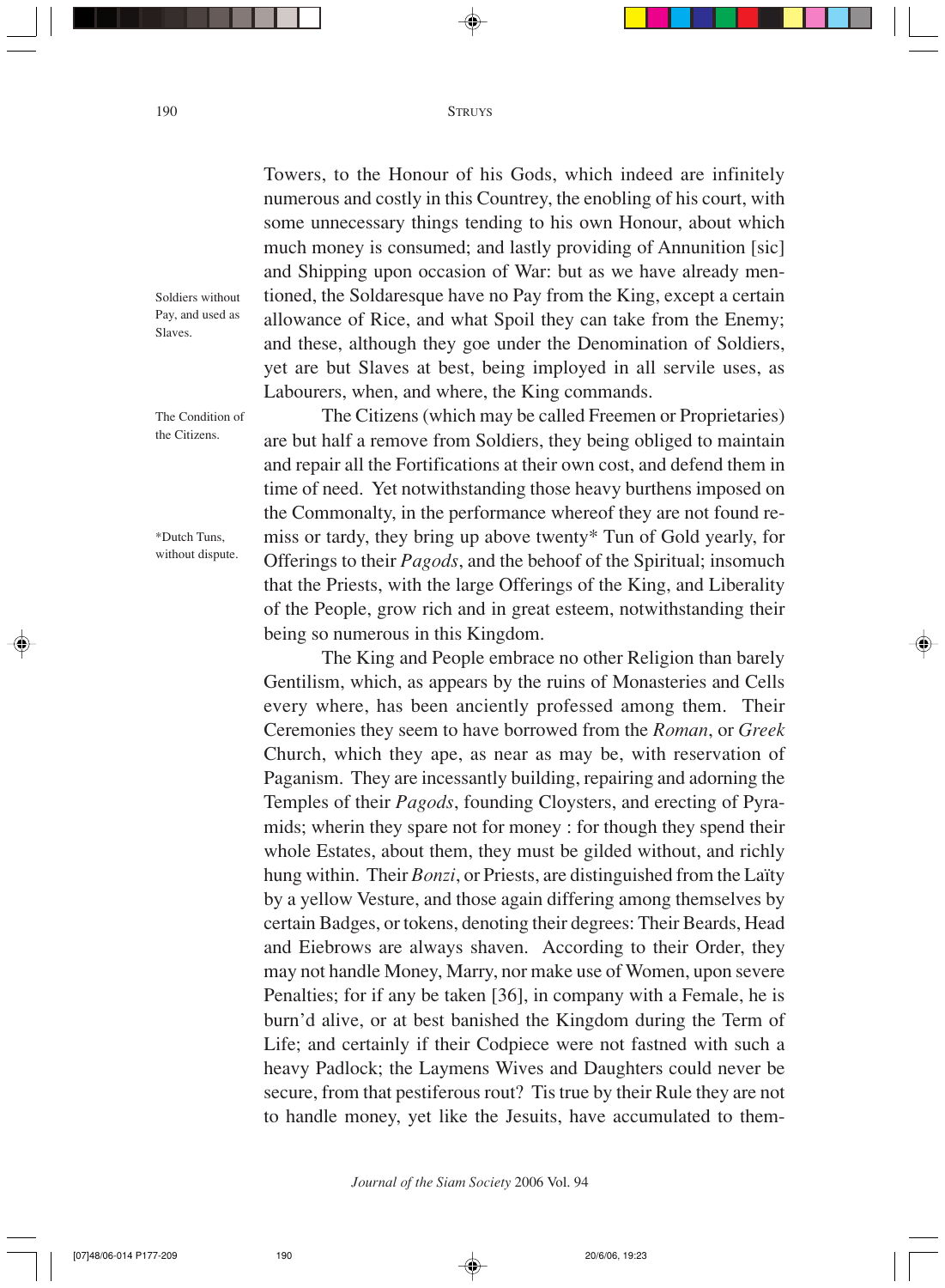selves vast Treasures, which are accompanied with a great reverence and honour from the Commonalty, who whether they have sustenance for their Family and Children at home, will not see the *Bonzi* destitute of what he has a mind to, whether it be in Victuals or Apparrel. Their Function is to exhort and teach the People, for which end they have certain Lectures, four times every moon, and at that time set open the Temples, where all the people resort, and meet in due order. So soon as they have buzz'd over a few formal words, they begin a kind of Admonition, insisting upon several good works and moral vertues, but especially to be liberal to the *Bonzi*, or Priests and the *Pagods* : How far this prevails upon them appears truly in their free-will offerings, which are indeed very considerable, in Gold, Silver, Garments and Meat, which the *Bonzi* then receive at the Offertory, promising to make some new Gods therewith, or adorn the Old.

At morning and at night they go to prayers, which they rehearse with a loud voice, that any stranger thereto induced by curiosity, may be permitted to see and hear. They go also to visit the Sick, and pray for the Deceased, with great sobbings, and tokens of sorrow. When they have done Prayer they sing all together in a Chorus, in the\* *Pegu* or *Borneo* Tongue, and that with a tolerable good Harmony; that done, they walk leisurely towards the head of the Temple, and kiss the *Pagods*. The *Pagods* are images of divers sorts of Metalls, as some of Gold, Silver and Brass, others of Wood or Stone. In the Cathedral of *Iudia* are twelve *Pagods* of a vast Bigness, sitting all cross legged, like Taylors upon a Table: the chief whereof was 13 fathom high, as he sat, being of a due Symmetry and Analogy, through all his members. This is usually called by the *Dutch, Den grouten* Afgodt van SOES<sup>[?]</sup>, that is, *The great Idol of* SOES.<sup>8</sup> The rest were somewhat than this, and were placed directly one before another. The Ceremonies [37] which we have already said to have affinity with the Church of *Rome*, are, Burning of Lamps, Consecrated, or Holy-water, Auricular Confession, Indulgences, and Pilgrimages, under taken for themselves and others, whereby they are of opinion that they merit much, One of them would (if I had given my Consent) have gone on a long and tedious Pilgrimage for me. They have

\*Which are their ghostly Languages, as Arabic in the Alcoran, and Latin att Mass.

<sup>8</sup> The "Borneo" tongue is hardly likely to be used in a Buddhist ceremony. The Great Idol of Soes, however, is intriguing (it also appears in Heecq, also a 1650s source) and perhaps refers to the large Buddha image at Wat Phananchoeng, not far from the VOC factory.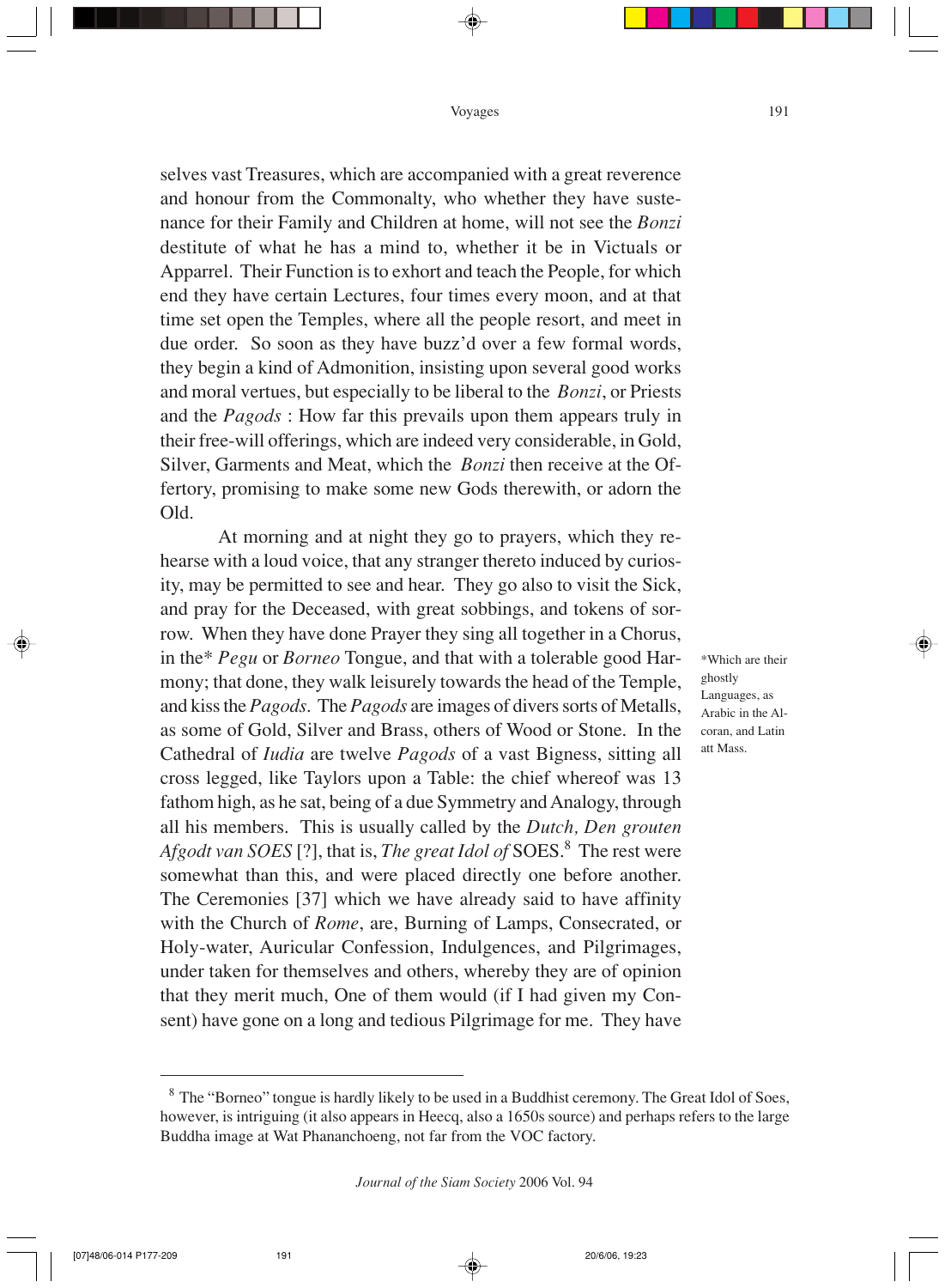\*For that were not consistent with money [?] catching in those Countreys, where they could never yet finger it by Violence and Tyranny.

Good Materials for buildings in Siam.

House-keeping

\*As Coffee in the Levant or...in

Cleanly in their Chambers and...

Spain.

and entertainment of Friends.

some special kindness for the *Hollanders*, in that they allow Liberty of Conscience, and revile not their \*Gods, as do the Mahumetans, for which reason the Opinion of that grand Impostor, could never get footing in this Kingdom.<sup>9</sup>

### **CHAP. VI**

*Good materials for building in* Siam*. Their manner of House-keeping, and entertainment of Friends. Neatness and cleanliness in their Houses and Bodies. Their way of dressing them selves, both men and Women. Strange Contracts of matrimony. Early marriage. Education of their Children. Learning and learned men had in great veneration. Rites about their deceased. Urbanity in their Conversation. The great Affection of the Emperour towards Strangers etc.*

*Siam* has of it self whatsoever is requisite in building either for Houses or Shipping: they neither want Lime, Stone, Lead, Iron, nor Wood, or whatsoever else is necessary. Yet notwithstanding Stone be here in plenty enough, yet they build their Dwelling-houses mostly of Wood, and reserve Stone for the use of their *Pagods*, Temples, Pyramids, Fortifications and other Public Edifices. Their Houses they cover with Tiles, and within have several Appartments, as we have in *Europe*. They use not many moveables in their Houfes neither use they Benches, Stools, or Tables. Their Floors are all spread with Matts which they use for cleanliness, and upon these they sit down. But if a person of Eminency comes to visit them they honour him with another Matt, or else an *Arabian* Carpet, which is of excellently well wrought Tapestry. When he is set, they give him Fairwater in Gold or Silver Goblets, and a \**Siery Pinang*, which is the chief thing wherewith they caress their Friends. They are very nice and curious about their Vessels in the Kitchin and Dishes, which for the [38] most part are of brass, and of a neat fashion, but generally chased. They are also very cleanly in their Chamber, and surpass

 $9$  The Muslims were, contrary to Struys' statement, quite well established in Siam by the 1650s, even at the royal court, if we are to believe the chronicles of the Bunnag family and *The Ship of Sulaiman*.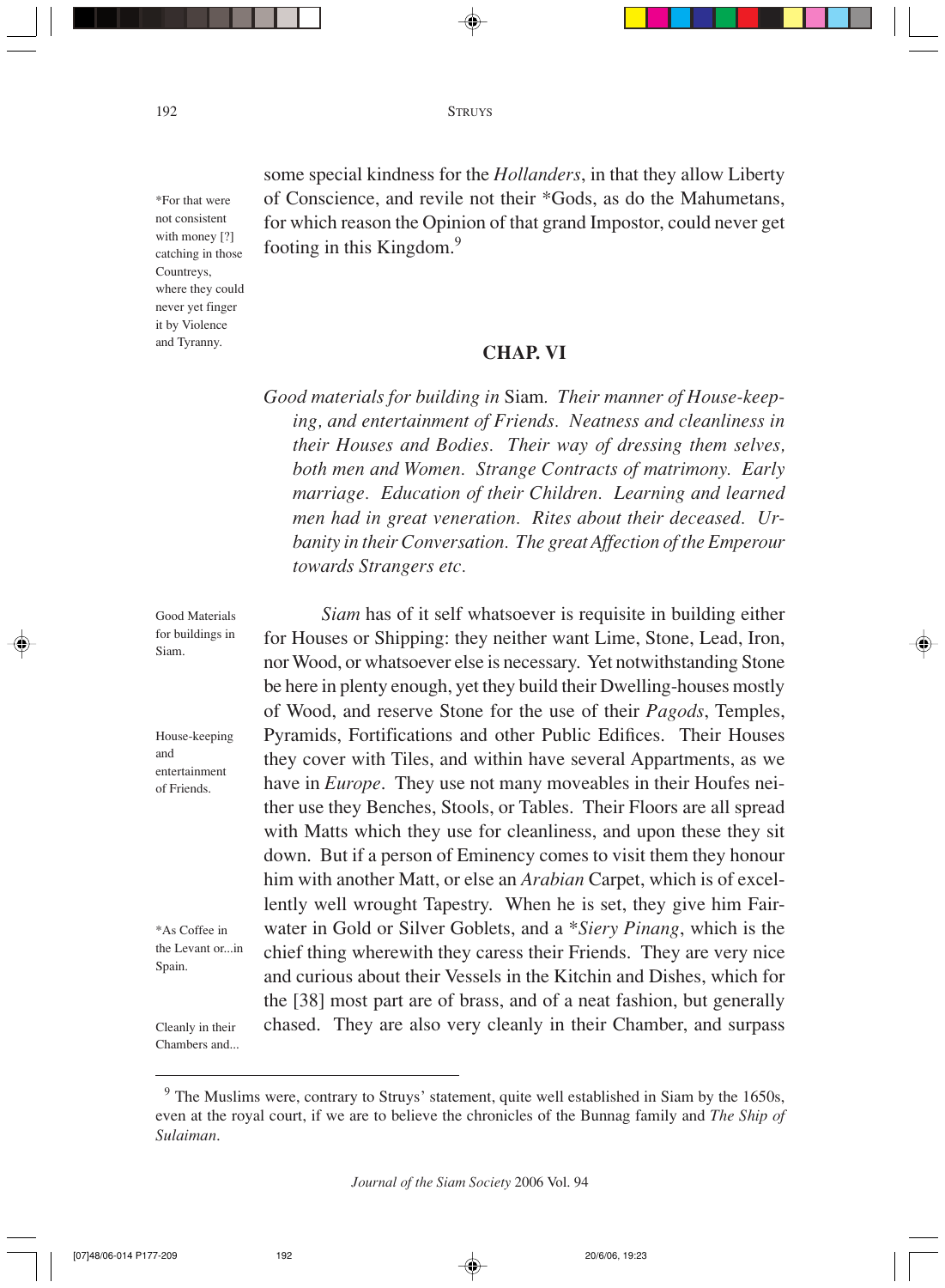any other people that I have seen, either before or since. They keep their bodies cleaner than the Turks themselves, and bath themselves ofter than they eat, which is not only their Head, Hands and Feet, as was the Custome of the Talmudists, and those under the Levitical Law, but all over : which being done, they anoint themselves with perfumed Confectures, made of fragrant Spices, and Herbs. Some of them I have known use an Oyntment made of *Xylaloës*, or, wood of Aloës, Sandal, Musk, and Ambergreece, tempered with Rosewater, which besides the delectable odour it renders, is a great Preservative against epidemical and pestilential Airs.

Whensoever their Devotion moves them to go and visit their Friends, or the *Pagods*, which they frequently adore, they bath and anoint themselves after this wise, and afterwards, attire themselves in a Garb peculiar to such Solemnities : the Men have all their fingers loaden with gold Rings, as many as they can well put on, without hindring the due use of their Joynts, and a long Cotton Robe, or Cassock, of divers colours either so woven, or painted; which appears very gorgeously : this is their Habit from the middle downward; under that they wear a Shirt of very fine Linnen, or Cotton, of red, white, or other colours : above the middle a kind of Surplice, with wide sleeves (like the Gown of a Batchlour of Art in our Universities) Head, Hands and Feet are all bare.

The Women have their hair tied up in a round ball, on the crown of the head, fastned with a golden Bodkin, 5 or 6 inches long. At their Ears they hang Pendants of Gold about a finger long, which are fastned to the Tips of their Ears, by great wide holes, bored when they are Young, the head where they fasten the Pendant is set with Precious stones, as Ruby, Diamond, Amethist, Emerald or Pearls. Besides the Rings, which are also set with Diamonds, or other Stones, and sometimes plain, they wear others about their arms, which are massie and ponderous. They wear also a long Vesture of 7 or 8 foot long, and 6 or 7 broad, painted of divers colours, being fastned with a Surcingle about 16 foot long, wound round their body, which is neatly embroidered with Gold; From the middle upward they have nothing but a Cotton-cloth, or a Scarf of [39] coloured Silk which they throw about their shoulders to cover their breasts. To be brief the Habit of Men and Women, as well as Children, is as costly as gaudy, and their Persons of a very handsom stature, but rather with the shortest; so that with the stateliness of attire, and comeliness of bodie, they present better than those of *China* or *Japan*. When they

*Journal of the Siam Society* 2006 Vol. 94

Men how attired when a-broad.

Women how attired.

[07]48/06-014 P177-209 193 20/6/06, 19:23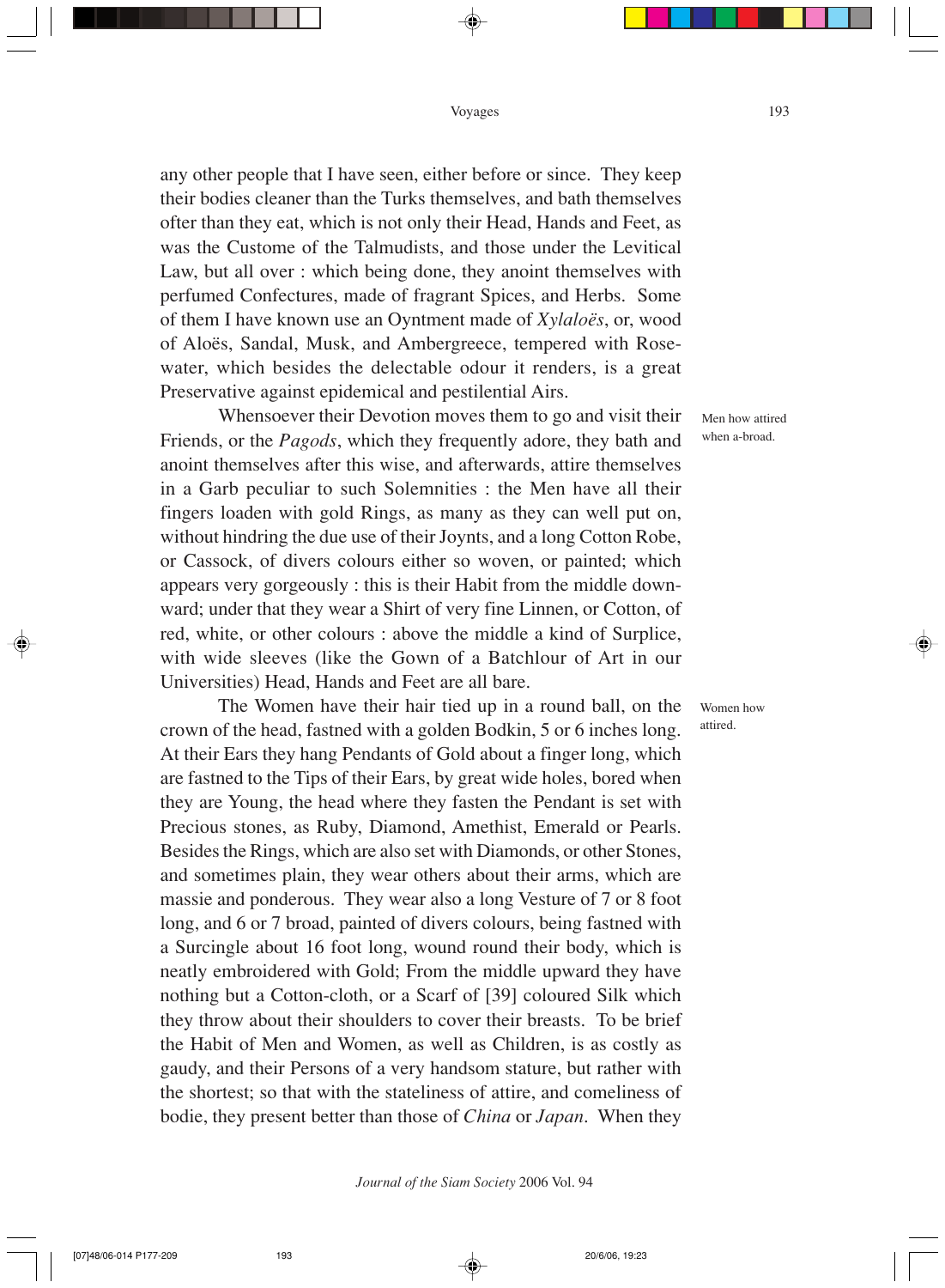walk the streets, they are attended with a retinue of Slaves conformable to their Rank and Abilitie, which are also in gentile habir.

The *Siammers,* although Pagans, have a sacred veneration for Matrimony, and are generally very chast; Yet they do not esteem it a dishonour or shame to be Adulterers. Whoredom is in some regard dispenced with (or at least connived at) nevertheless they are not much inclined to Venery, but content themselves with such as they are ingaged to by Wedlock : and in their honest demeanor towards their lawfull Consorts (of whether sex it be meant) may convince most of us, that profess the Faith of Christ : The conjugal Love of Man and Wife is so mutually observed on both sides, and the filial Duty of Children towards their Parents, so reciprocally paid, that some who pretend to a more than natural Light, need not to reckon those too mean a precedent for Morality. The parents are very carefull to educate their children, when they are young, and the children diligent in nourishing and providing for their parents, when they are grown aged, and unable to help themselves.

A Batchlour desirous to marry, and consequently having settled his thoughts upon a Maid, must address himself (or send some friend) to the Father of the party, or having none, to her Guardian, and not the Maid her self, with whom they may not converse; and these are to treat together upon the matter. But it is more usual, that the Parents of both the parties make the Overture, among themselves. They have no respect to Consanguinity or Affinity, but marry sometimes with the nearest relations they have, Brother and Sister only excluded, unless they have different Mothers. But to strangers they rarely marry, although it were to a Family of a better rank or Fortune. They look much after Wealth and Beauty, but not so much after vertuous Inclinations, as we do; neither are they prone to be led aside with affability, or flattery, as sometimes happens among us, which tends frequently to a future discontent and irrevocable [40] calamity. Now as the Parents alwaies make up the Marriage, so the young couple may not of themselves dissolve it; and the better to avoid any dissatisfaction, which may arise from the dislike that the one may have of the other, they are generally married before they come to maturity, when they are not capable of judging, as at 10 years of age. I have seen a Couple married, the man at 12 and the Women not fully 9. Another couple I have known, who had 2 Children, and both their ages could not make up 25 years. Polygamy is here allowed, for every man may marry so many Wives, as he lists, unless he be under

Polygamy

*Journal of the Siam Society* 2006 Vol. 94

Marriages the Siammers.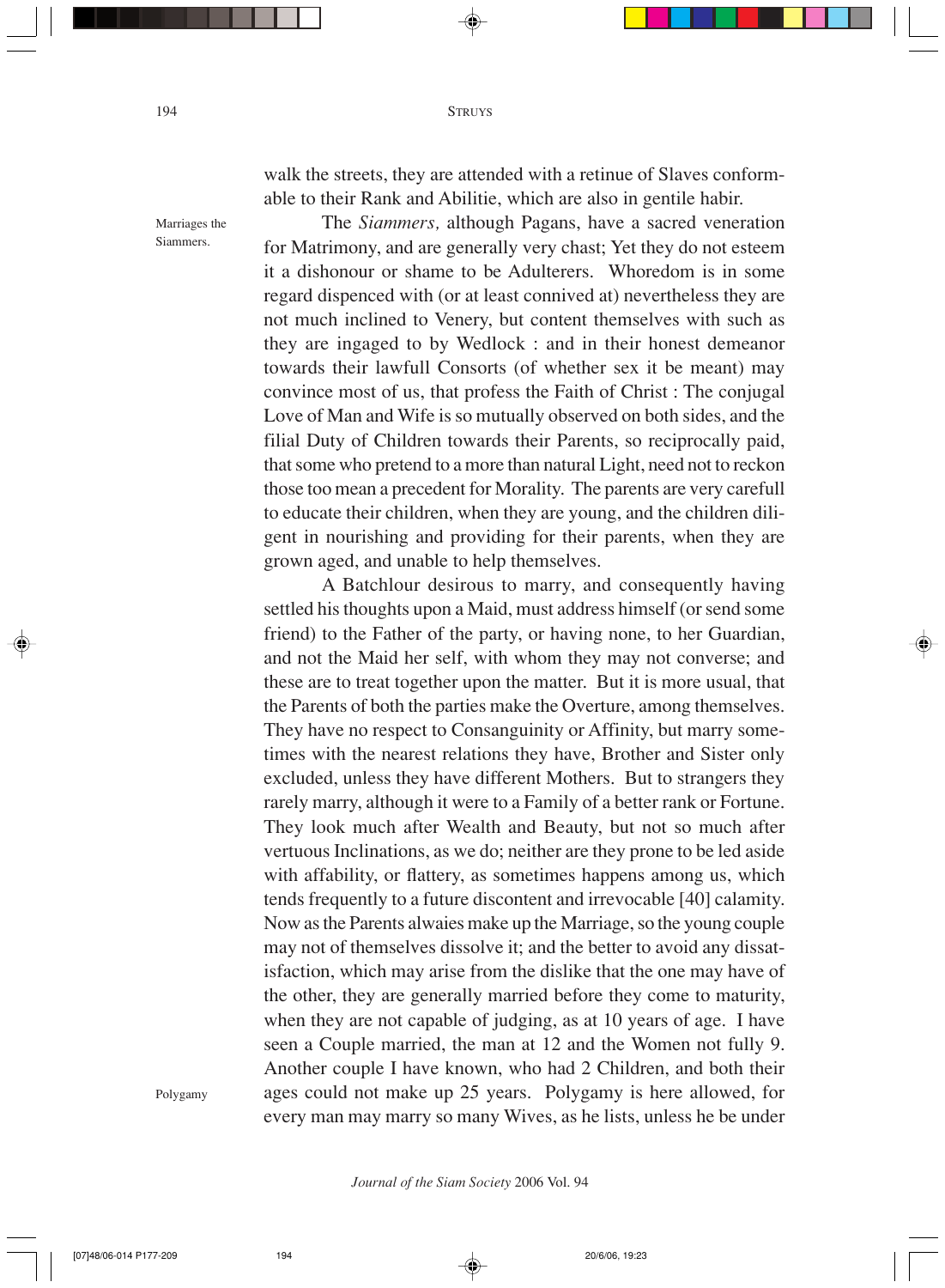some particular obligation to the contrary. They are sometimes divorced for slender reasons, but alwaies when they cannot procreate Children; and being seperate they may severally marry again. Their Marriages are not confirmed by the Spiritual, but Temporal Magistrate, yet always the Priest, must be present to do Sacrifice on behalfe both the Parties, They are very punctual in observing all the Articles specified in the Covenant of Matrimony, without the constringency of the Law. They regulate themselves in Hous-keeping, Education of their Children and the like, mostly after the Law of Nature, without restraint or compulsion. Their Children are very flexible and obedient, without beating or other severe chastisement. When they are young their Parents commit them to the *Bonzi*, who instruct them in all Sciences and good manners; as also mechanical Professions and Trades, whereby they afterwards get their living : Although most of them desire rather to stick to their studies, and so embrace the Function of Priest-hood, such being among them esteemed honorable, that have any tincture of Learning.

Their Dead they bury not, but, after the manner of the old *Romans*, burn them; which is celebrated with great pomp, and expences, proportionable to the merits or abilitie of the Partie. The Ashes they conserve in an Urn, which they inclose in a Pyramid, erected to the Memory of the Deceased : others out of Zeal cause Churches and Monasteries to be built; or bequeath large Revenues to the *Pagods* and *Bonzi*: nay, there is hardly a Slave among them but gives something for Religious uses, or perhaps all that he was master of; and upon these occasions they are burned at the [41] charges of the Convent. Those that die of any disease which they repute unclean as Small-pox, Feavers, &c. are not burned, but either thrown into a River with a stone about their neck, or given to the Beasts of prey. The same they do with Children, if they come to die before a certain age, for that they say, That for want of discretion they could not rightly Worship their Deïty, and consequently do not deserve an Urn.

They are of a very liberal nature, and civil to converse withall, but especially to Strangers. *English, Portugueezes, Hollanders,* and *Moors*, without respeεt to their Profession, have liberal access to enter, inhabit and traffic in the Land, by order of the King; and enjoy as much Liberty, and benefit of the Law, as his own natural subjects; which draws abundance of Forreigners, from all Countreys, who come thither, either upon the accout of Commerce, or to seek protection.

*Journal of the Siam Society* 2006 Vol. 94

Learning and Learned men in great esteem.

The dead burned to Ashes.

Urbanty in their conversation.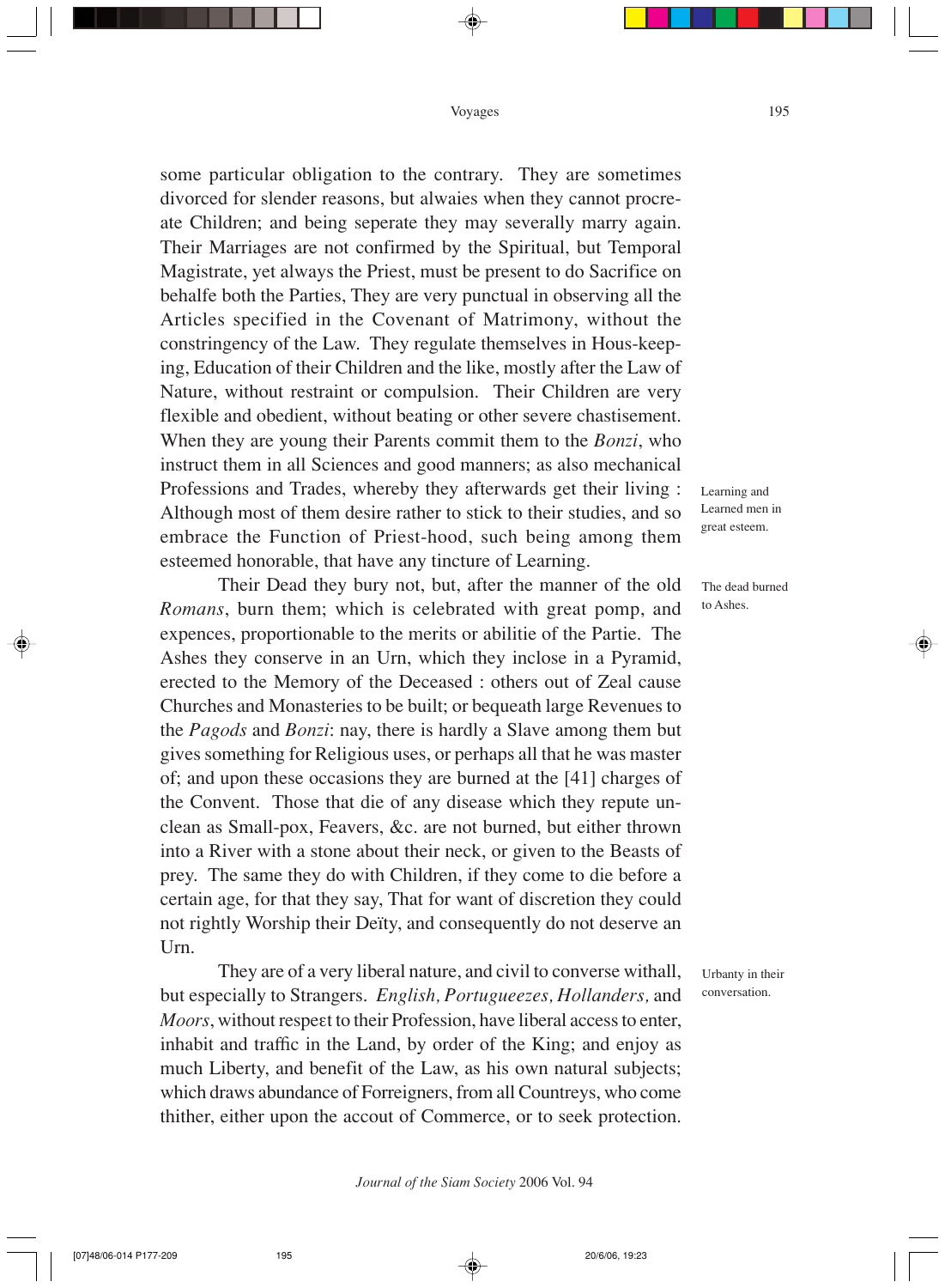This concurrency of so many several sorts of People doth not only daily teach new Politie, but renders the Prince so formidable to his neigbouring Potentates, who know his Kingdom to be so populous and the people so deeply ingaged to their Sovereign.

The Crown hereditary.

The Crown is succssiv, yet during the minority of the Heir (which is at 15 years) the Uncle or some Guardian nominated by the King, takes place as Administrator : By this Precedent also are all the Officers in the Kingdom regulated, that are successiv.<sup>10</sup>

#### **[There is no Chapter VII]**

#### **CHAP. VIII**

*The Sieur* van Muyden *invited to the Exequies of the Princess. A stately Scaffold erected for the Solemnity of the day. A magnificent and sumptuous Altar Ornaments of the Corps. The Train attending the Ceremony. Order of the same. Money thrown among the People. Stages erected for the Almosners. Artificial Fireworks. The vast Charges of this Preparation.*

February 1650

On the 23 of *February*, the Sieur *van Muyden,* Consul for the Company, $^{11}$  was sent for, by two Interpreters, to wait upon the King; who invited him to attend the Ceremony of burning the Corps of his sole legitimat Daughter. I went my self also [42] to see the Exequies performed, but by the remissness of the Messengers, came too late to see the Train; for the Corps was brought to the place, before we got thither; but yet came in time enough to get to the stage, which was erected for us. On the middle of the Parade before the pallace,were erected 5 Towers; upon each Tower a poll, that which stood in the middest was 30 fathom high, the other 4 that stood in a quadrangular form, each 20 fathom. The Fabric of those Towers was very artificial : Round about under the Architraves, they were neatly painted with Foliage, rais'd with Gold, and depress'd with Umber and burn'd Ivory. On the Stylobat were carved Heads of Leopards, Tygres

<sup>&</sup>lt;sup>10</sup> Struys' version of the Siamese royal succession is very similar to van Neijenrode's (1620s), particularly concerning the rights of a royal son to succeed after he attains the age of 15 (implicit in the passage).

<sup>&</sup>lt;sup>11</sup> Van Muyden was indeed the chief or director of the VOC factory in Ayutthaya at that time (not the "Consul").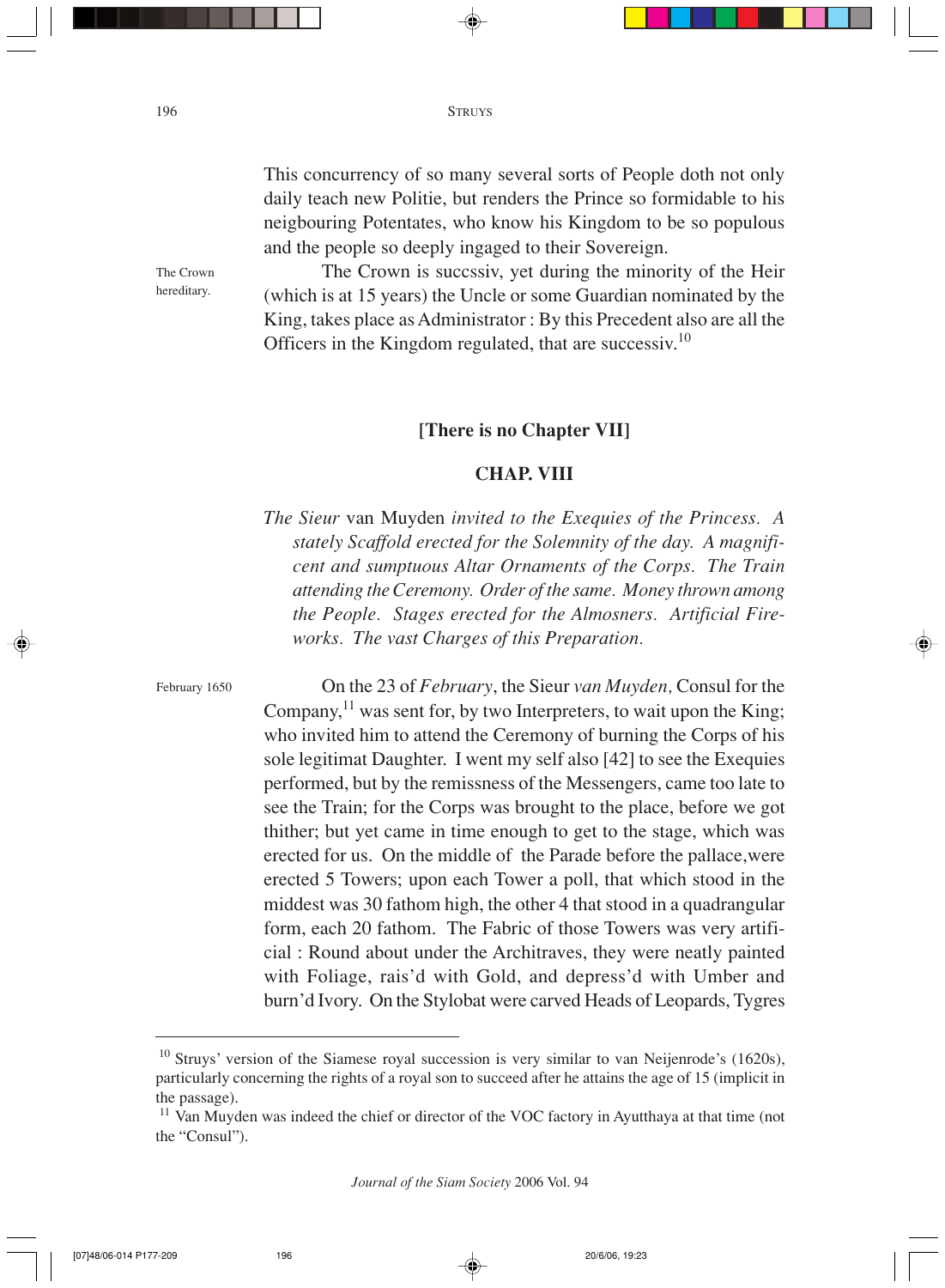and Panthers. Under the Projecture, Supporters in antic-work, and emblematical to that occasion; the *Scima*, or Cornish with close Leaves suitable to the Phrise and Architrave, but could not at the distance I was at, perceive whether it was carv'd or painted. Within the great Tower which stood in the midle, was a very costly Altar, covered with Gold, and set with Sapphirs and other stones, being about 6 foot high from the Ground. Upon this Altar was the Corps of the Young Lady laid, after it had lay imbalmed about 6 Moneths within the Pallace. The Body was attired in a Royal Garb, with Gold chains, Bracelets and Collars of Gold and fastned with Diamonds. She was set in a Coffin of solid Gold, in which she sate upright, with her Hands conjoyned, and her face looking upwards : upon her head was a Crown of Gold, very richly set with stones. Then came all the *Mandorins*, or, Grandees of the Nation, with their Ladies, attired in White, without any ornament, for White is their Mourning colour; they feigned themselves sorrowfull for the Dead, and passing by strow'd the Corps, with Flowers and odorous Waters. When these Ceremonies were done, the Corps was brought out of the Tower, and set upon a Chariot of Triumph, richly gilded, and shown to the Grandees of the Empire, whereupon all the Ladies began to weep aloud, which was not altogether real, but feigned; every one emulating to show a greater appearance of Sorrow than the rest; which was with such earnestness, that it might have been heard all through the Town. After the Chariot had stood there about 2 short hours, it was removed to another place, where the Body was to be burned; and was followed by the *Mandorins*, and their Ladies, who went softly after. [43] In the first rank went the Kings eldest son, aged about twenty Years,<sup>12</sup> who was only brother to the Deceased, and was mounted upon a Young Elephant all in White : next him were two brethren of his, by another Queen, mounted also upon Elephants, on each side one : each of these had a long silk Scarf fastned to the Herse, in their hand. On each side the Herse were 14 of the Kings Sons, with green twigs of palm in their Hands, who all the time went in a heavy posture, their eies dejected to the Ground, framing a sad Countenance, and uttering many sighs and expressions of Sorrow. On each side of the way, by which the Herse must pass (that was about 6 foot broad) were erected several stages, for the *Mandorins* of

<sup>&</sup>lt;sup>12</sup> The king's eldest son (about twenty years old) was Chaofa Chai, who was briefly king in August 1656.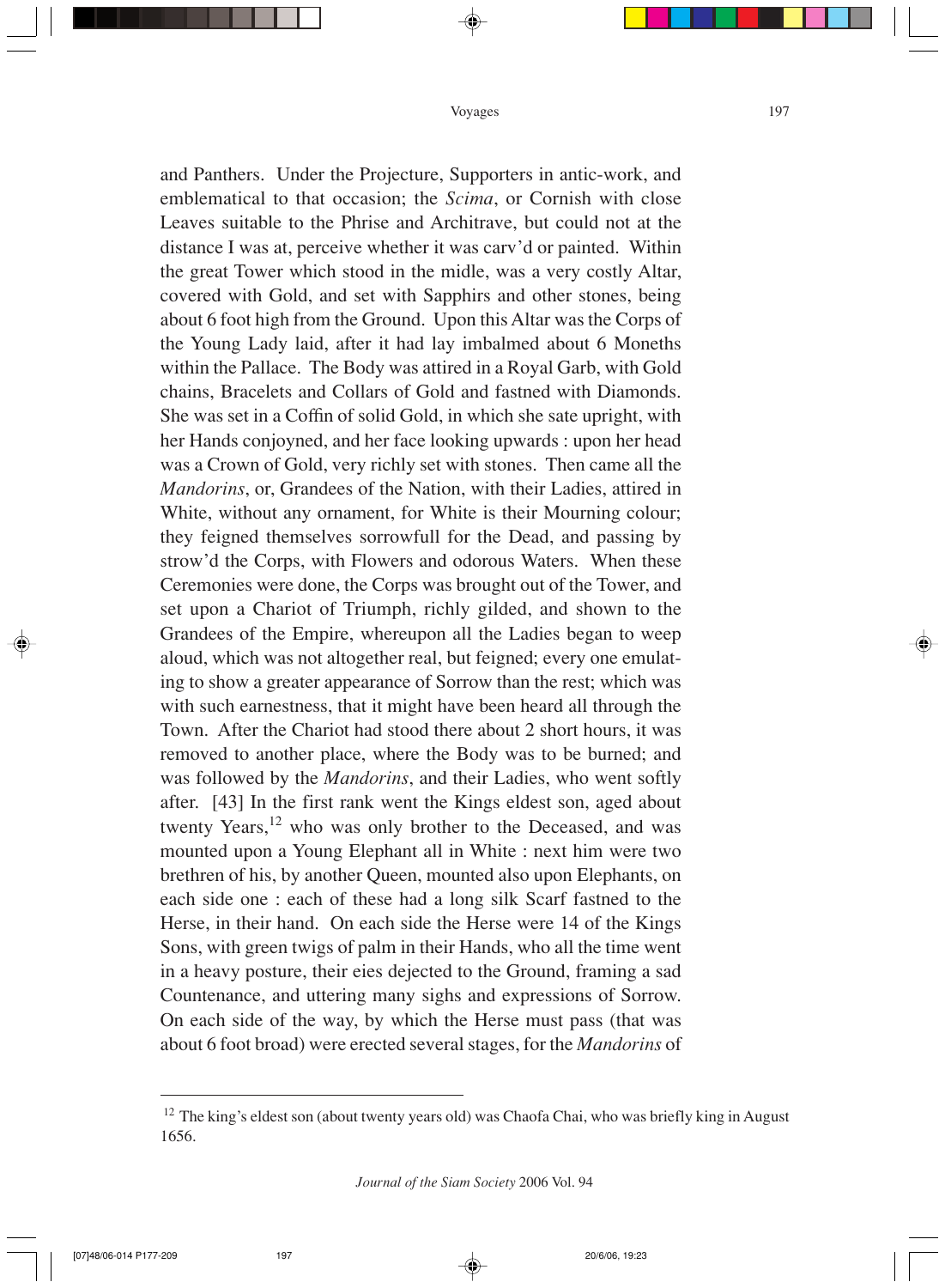\*which is a piece of Money Valuing about 2s 8d Stering.

† which is half a Ficol.

Presents sent the Bonzi, for their good Service praying for the Soul of the deceased.

a meaner rank. These at the passing by of the Herse, threw Oranges among the common people, in some of which were \**Ficols*, 13 and † *Mafes*. this occasioned such a throng of People, that several lay under foot, and 7 Persons trodden to death. When they were come to the Altar, the Corps was taken down by the *Mandorins*, with Waits and Wind-Music, which made a melancholic noise, and was carried with great Solemnity to the Altar, where it was set down, and laid round with aromatic Woods, and Drugs, amongst which was poured many sorts of perfumes and odorous balsams. When this was done the Princes of the blood, and the *Mandorins* returned to the Kings Palace, but the Ladies were injoyned by the Emperour to remain at the Altar and bewail the Dead, for two days longer; at which time the Bodie was to be burned : and accordingly they stay'd there till the time was expired, striving, who could manifest the most sorrow, hoping so to obtain the greater favour from the Emperour. But the greatest folly I could observe among them was, that when any of them could not dissemble, or let down tears, they were whipped with thongs, by some persons, thereto appointed, till they wept indeed, and this was duly executed without having regard to their Persons. Near those Towers, was erected a stage, covered with thick gilded paper, whereupon sate the Chief of the *Bonzi*, and a litle lower sat the Priests of a lower degree and rank, of which there was a great number; these (like those under the Hierarchy of *Rome*) were imployed to pour forth praiers for the Soul of the Deceased. Which when they had done by order of the King, there were several Gifts sent them which for the most part, consisted in Ap- [44]parrel, House-furniture and mechanical Implements, of every sort. At the going down of the Sun there were several Fire-works play'd off, which issued out of Twenty Turrets, covered with gilded paper. All these preparations, besides what was that day given to the *Bonzi*, and distributed among the poor, according to the relation given to the Heer *van Muyden*, by the Kings Agent, amounted to 5000 *Catti* of *Siam* Silver, which is about 66000 pound Sterl, besides the Images that were bestowed on the chief Temple, whereof two were of Gold, about 4 foot high, which also amounted to a great sum : for what Gold, Jewels, or other Gifts were in her life time presented her, by the King, or *Mandorins*, were expended upon these exequial Rites.

<sup>&</sup>lt;sup>13</sup> "Ficols" is a misprint for "ticals"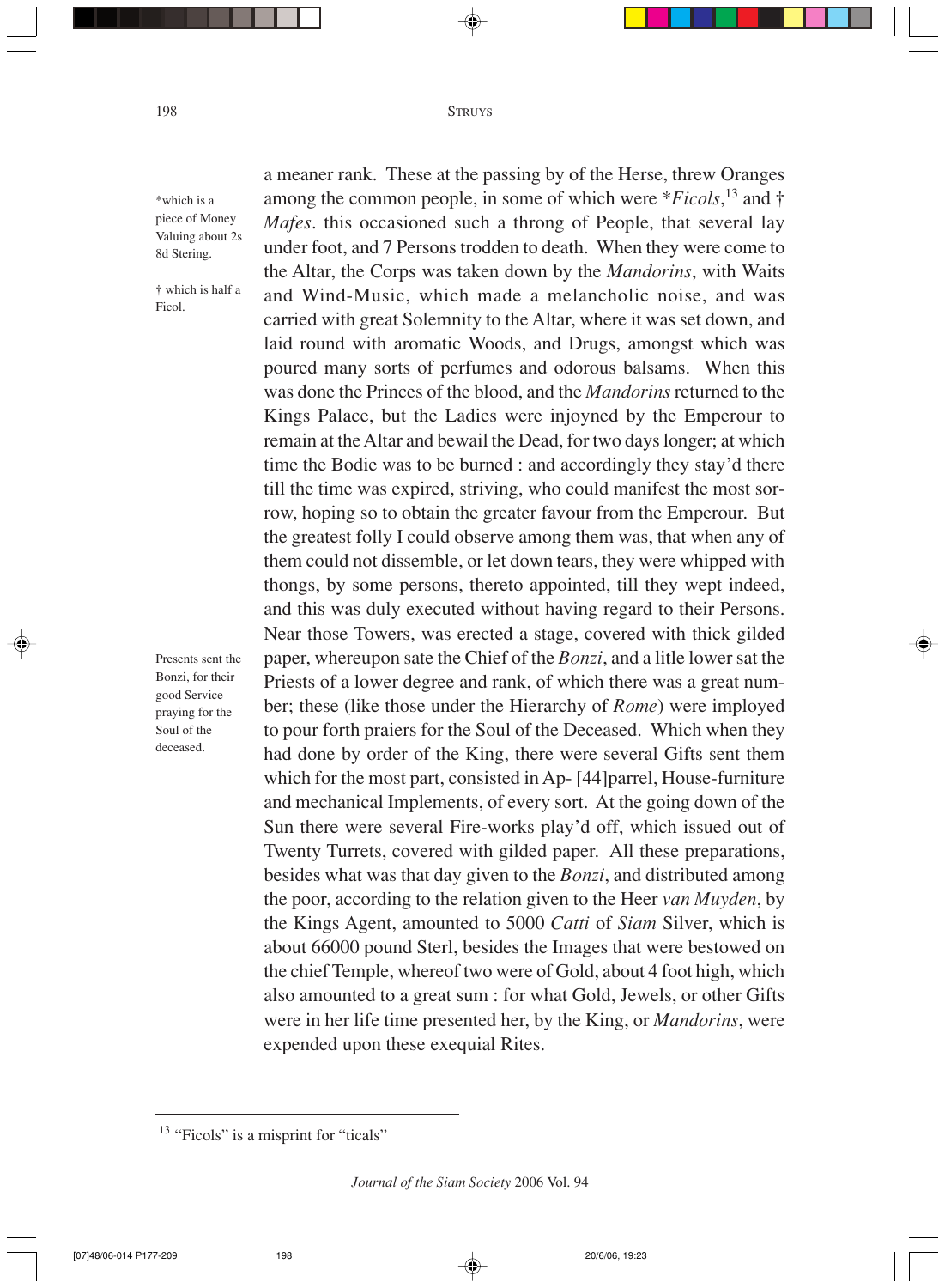# **CHAP. IX**

*The Body of the Princess burnt. A remarkable token, whereby, it was concluded that she was poysoned. The Kings fury against all the Domestics of the Princess, who are committed to custody. The cruel Punishment of the suspected Parties. A strange way to find out the guilty. Elephants used as Executioners. Fifty men and Women executed in one day, some by Elephants, others buried in the Earth, to the Head, where they are suffered to starve. A Young Lady with her Brother taken and dispatched. Their Candour, and free resolvedness to die.*

Two days after the Corps were brought forth, the King went himself in person, and gave fire to the wood with a Torch, which was done with great Solemnity, and Music of all sorts, that all the time play'd very dolefull Airs. The Chest of Gold, together with all the Costly Ornaments, wherewith she was attired, when she lay in state, were burn'd with the Corps, and reduced to dust.

We may not ommit to relate a very remarkable passage which happened about these Exequies; for when the King went to gather up the Ashes, which were to be put in a golden Urn, he found a piece of Flesh, about the bulk of a Young childs head, fresh and unconsumed.<sup>14</sup> This seeing, he was mainly altered, and turning about to one of the *Magi* who stood at his left hand, Asked him; What his opinion was? and, What might be the reason that this gobbet of [45] flesh remained unburn'd. The Sage judging it to be done by some Enchantment, durst not declare his opinion about it, but to satisfy the King, replied, That his Majesty could not but be sensible of the Cause, since nothing could ly occult from his searching Wisdom : the more in regard it was a thing so palpable and open. The King by the Saying of this Parasite, concluded with himself that she had been poysoned, cries out with great ragings, *At length I have discovered the certainty of what I ever had in suspicion : My Daughter is without doubt poysoned*. Upon that in great discontent he went into his Mourning appartment whence he issued an Order for the sudden Apprehension of all the Ladies, that attended the Princess in her Life time, who were in obedience to his Royal Will immediately secured.

*Journal of the Siam Society* 2006 Vol. 94

An odd Passage.

<sup>&</sup>lt;sup>14</sup> One should perhaps compare a similar episode in the Siamese Royal chronicles (though in the chronicles it was a son and not a daughter whose body was being cremated). This may make the Struys account of Ayutthaya perhaps less easy to dismiss.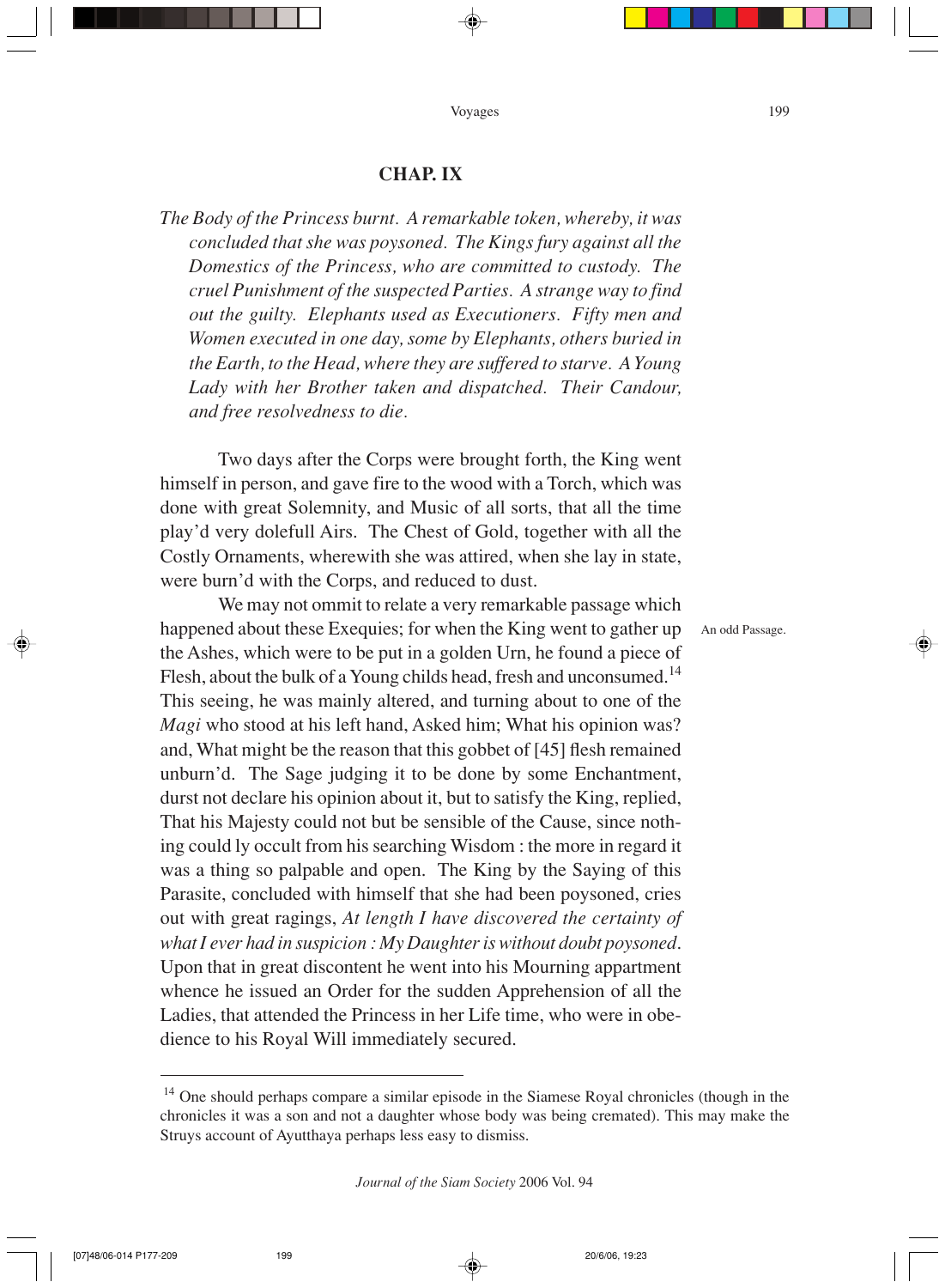On the day following divers others of the greatest rank were siezed and committed to Custody, who were wont to converse with the Princess, although they had not been in her presence for the space of a whole year.

Shortly after in was my fortune to be Spectator to such a cruel Tragedy as ever I have seen elsewhere. The King being now possessed wthi [sic] Jealousy, and suspecting several to be factious in the matter, yet could not find out any certainty in the thing, he therefore to sift it out, who those should be that were concerned in the deed, practised this cruel Stratagem and impious way of Trial. The king sent a Messenger to summon up some of the chief Nobility in the land to Court, where being come to give attendance, were shut up in Prison, till the Prison would not hold any more, so that he was fain to find a new place, where to committ those unhappy Gentlemen. When the principal Officers and Courtiers were taken into Security. The king not contented so, sent also for their Wives, and several Young Ladies, who were known to be familiar with the Princess some time before her death: these were apart, that they might not have the benefit of Communication, also secured in a place. When the Emperour had as many Persons in Custody, as he, or others that advised him suspected, he gave order to make several Pitts in the ground about 20 foot square, one near another, which the Soldiers were commanded to fill with Charcoal, kindle and blow it up with long Fans, such as the Slaves in *Siam* do fan their Lords and Ladies with. When all was performed according to the Commandment of the king, they brought forth some ot those Personages [46] that were impeached with their hands tied behind their backs being all the time guarded with a Body of Soldiers : and being come to the place, they stript them naked and put their feet in warm Water, to make them tender; after that, the Soldiers paired of the skin with razours. Afterwards they were brought before certain Officers, nominated by the King as Examinators for that day, and were assisted by the chief of the *Bonzi*, who insisted upon them to confess the Fact, but upon their stedfast denial, had the \**Rigoloza* pronounced against them, and so transmitted to the Tormenters, who were forced to run over the hot coals without their *natural Shoes*. So soon as they were come through the fire their feet were visited; and if they were blistered, it was concluded by the *Bonzi*, that they were guilty, and so led away to the place appointed for them to be kept in, till all the supposed Criminals were turn'd through the Furnace: but when those Officers had don

\*which is a kind of Curse [?] like that in the Levitical Law, when the Woman is to drink the water of Jealousy.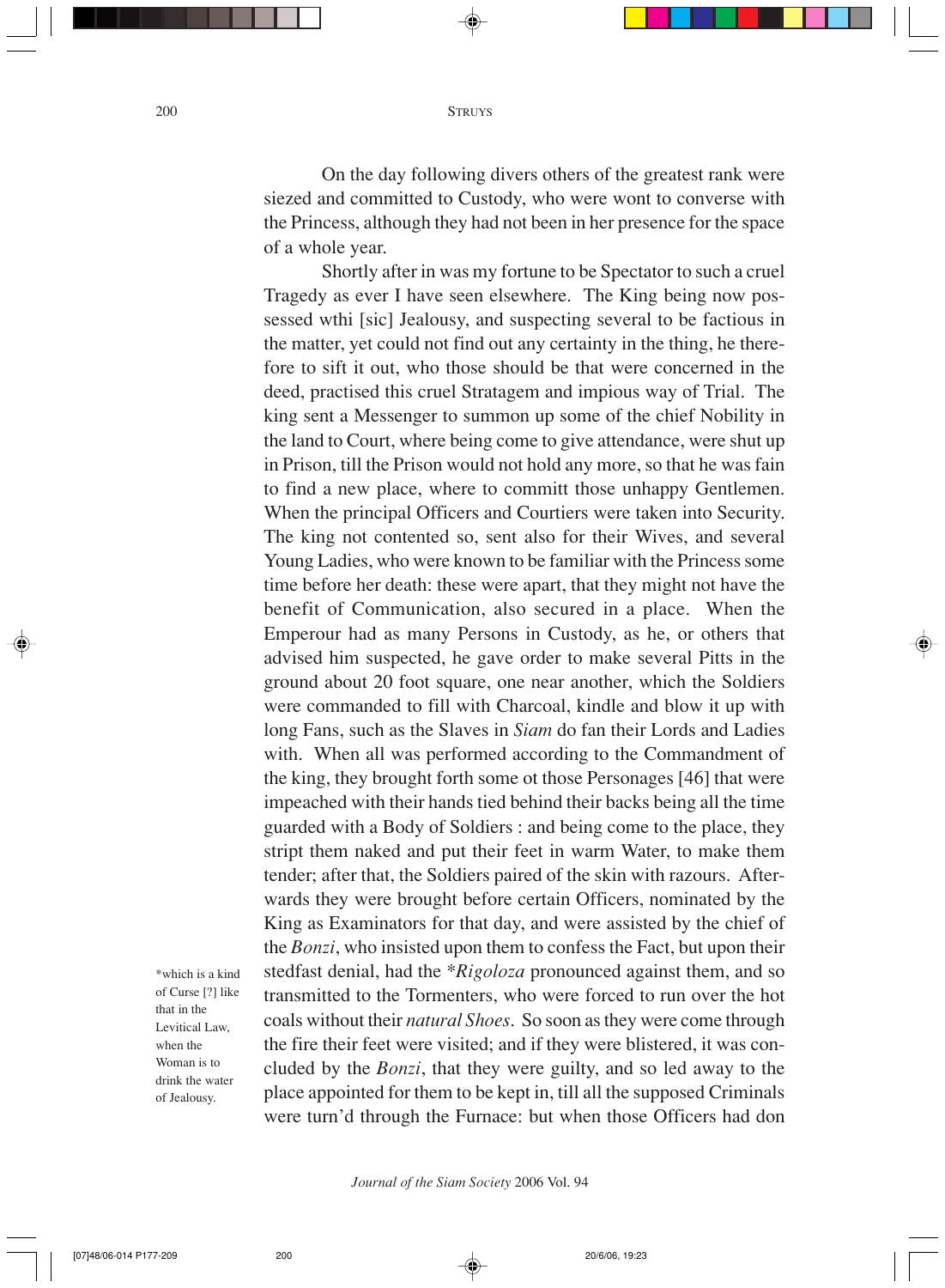their visits as they were injoyned, they found none, but what were blistered, and consequently condemned as guilty some there were on whom this impious Test was imposed, that indeed with a strong resolution ran through, without receiving much damage : yet many there were who fell down flat in the middle of the Fire, where they expired their last, for (as we were afterward inform'd) there was a strict charge given, as well to the Spectators, as Officers, not to reach forth their hand to pull any person out, upon pain of Death. A Scene (I must confess) so sad as I have never seen as yet, and hope I never shall. That *Perillus* was thrown into the brazen Bull, which he had presented to the Tyrant *Phalaris*, to punish such as he was offended with, had good colour of Justice, but that so many in innocency should be massacred upon bare supicion [sic], and that with such unheardof Cruelty, is in no wise justifiable. It is a spectacle dismal enough, none can deny, to see a Ship rent upon the Rocks, and the distressed marriners Swimming upon masts and planks, to save their lives, but yet harder to see so many rare Personages burnt alive, and fried in their own blood : for that is from a Divine hand, to which we ow our very Lives and Being : but this the effects of a wretched Tyranny from our fellow-creatures, where Justice it self had nothing to demand.

Every person who had past this horrid Purgatory, and by the aforesaid rule convicted, was led aside, and by the Soldiers made fast [47] to a pale : which done the Elephants were brought forth. Now the reader must understand that at *Syam* they have no other Executioners, on the score of Death, than Elephants. When the great Elephant was brought, and viewed the Condemned party, went twice or thrice round about him and at last took him up with his trunk, pole and all, and toss'd him aloft into the Air, and catch'd him at coming down upon his teeth, which struck quite through his body, afterwards throwing him off, trampled him under his feet till his Gutts burst out, and trode his body flat to the ground. When the Elephant had dispatched, the Soldiers draggd the Carcases to the River, which made the way slippery with blood. On this manner were the greatest part executed, but others were brought to the path, which leads to the City, and there put in holes, digged in the Earth on purpose, where they were closed up, to the neck, and every one that passed by, was to fulfill the Emperours pleasure. (*forsooth*) commanded to spit upon them, to which order I was fain to submit my self, being to pass by that way, so that I could not avoid it. These were to remain there to

Elephants the Executioners in Siam.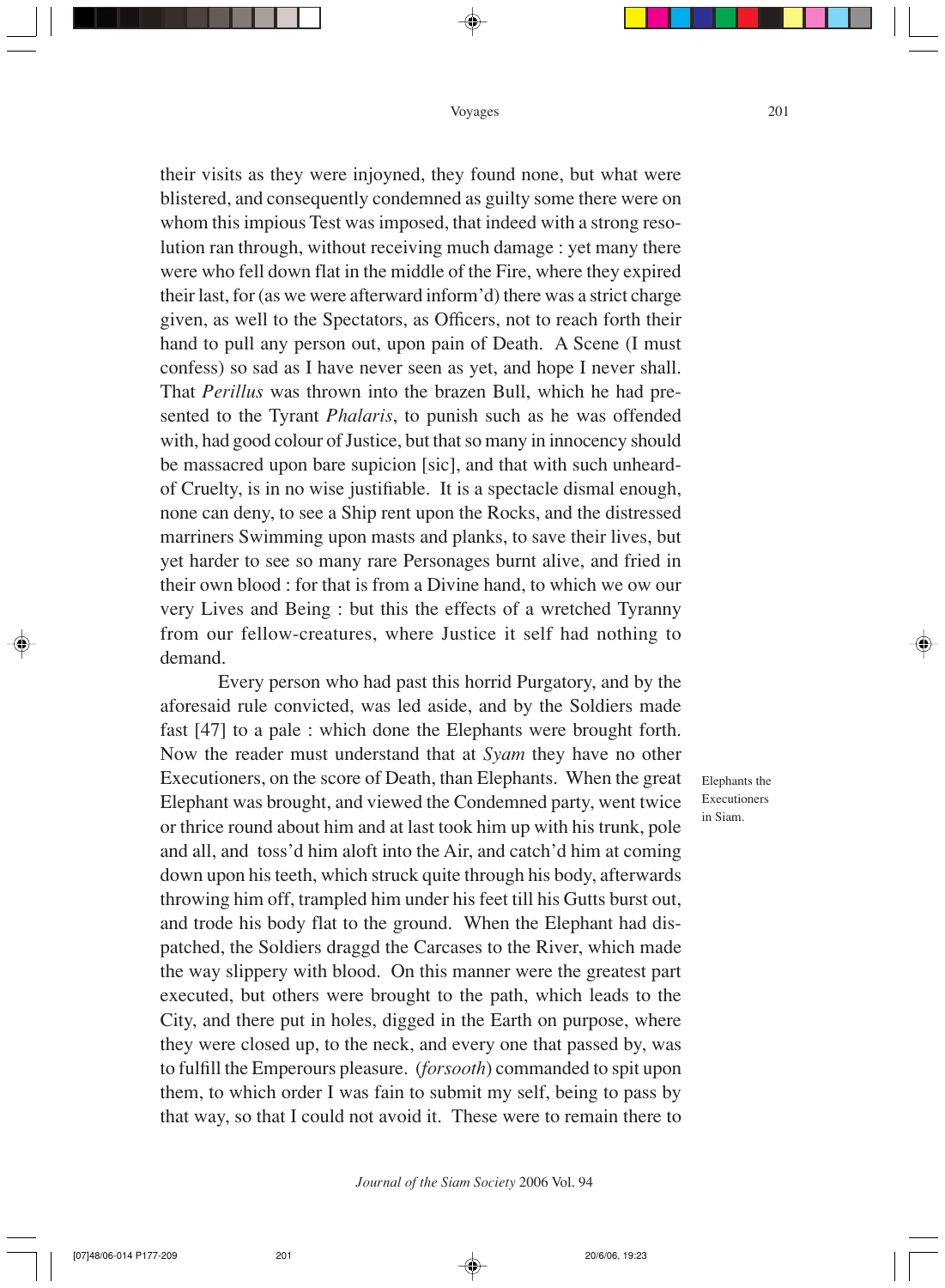till they died, and none daring to give them any thing to eat or drink. It was lamentable to hear them cry out to every one that passed by to dispatch 'em, but the Officers kept so strict an eie that none durst move his hand. Four moneths long dured this horrible Massacre, and every day a great number put to death: on one day I have seen 50, and the like number on a forenoon. The general number of all that died was by some reckoned to be 2900 Souls, by others almost 300 more, and certainly few had escaped if they had not absented themselves from Court during the implacable fury of the King.<sup>15</sup>

This may seem to be a mean reason, for so great a piece of Tyranny, but it was well known afterwards that the King had formerly a design to cut of the chief of the *Mandarins*, 16 of whom he himself began to stand in aw, and therefore took an opportunity to do it under this specious pretence : and the better to effect it without mutiny or rebellion, he had newly levied an Army of 250000 men, and made as if he would denounce war against *China*.

On the 28 of *Febr*. were 300 of the Domestics of the late Princess brought to the place of Execution, who were also led through the [48] fire, but having passed through, were (I know not for what reason) set at liberty. Shortly after was the Youngest daughter of the late King with all her Houshold, committed to Custody : and the king as it appeared had a great suspicion of her, the more when he was informed that whilest other Ladies at Court, were bewailing the Dead, she could hardly all the time restrain her self from laughing : but what made the Matter have a better hue, was, her complaining to the king how that her daughter (who was also the kings Child) was had in contempt, and his eldest Daughter, in her life time promoted to great honour.

MAR. 1650

On the first of *March*, was the said Princess brought forth, and a great number of Ladies, who were all led through the Fire; but (according to common fame) none but the Princess were blistered on the feet. Hereupon she was secured with Silver Fetters, and brought into a Dungeon, where none was permitted to have Communication with her.

<sup>&</sup>lt;sup>15</sup> Struys may have read the letters of the earlier Dutch chief in Siam, Reijnier van t'Zum, who wrote of many people being maimed and killed almost daily during 1643–1644 in the aftermath of the Tha Sai Prince's rebellion in December 1642.

<sup>&</sup>lt;sup>16</sup> The "Chief" of the "Mandarins" referred to here is a puzzle: the case resembles that of Okya Phitsanulok, got rid of in 1636 on trumped-up charges of treason.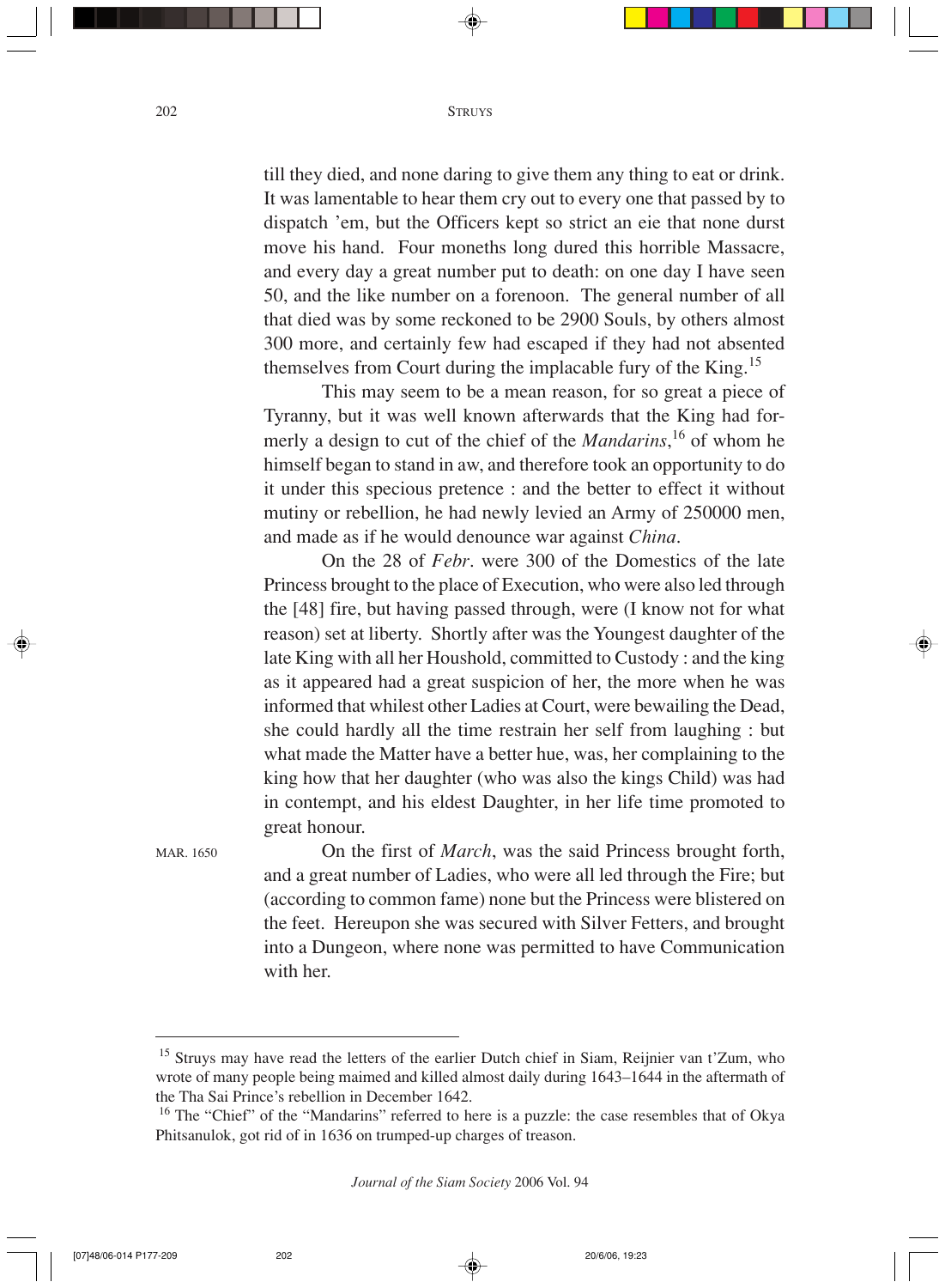The next day the said Princess was brought forth again into the Palace, where the *Mandorins* were assembled in the Auditory. So soon as they began to make inquisition, upon threatning to put her to torment, if she would not make an ample discovery of the Truth, she, whether out of Fear, or Glory, is uncertain, uttered these Words, or to the same effect, *If the King will promise upon his Royal word, that so soon as I have exhibited the Cause of his Daughters death, he will speedily execute me, without making, me a mocking-stock to the World, I will also promise upon the Honour of a dying Princess, to manifest the whole affair without further trouble*. Upon that liberal saying, several of the old *Mandarins* then present, who had a great honour for her Royal Father, were moved to pity, and 'twas thought, that they would have interceded to the King for pardon for her, if the present fury of the King had not kept them in stricter aw. However after the fairest manner they could made report to the King, who promised to grant her request, and sent the *Mandarins*, back, to take her into further examination. Being returned, they brought her the result of her Petition, and willed her to confess the Cause and Circumstances : whereupon she declared in presence of them all, *That she with the Help of her Nurse were both guilty of the Fact, and that they had used certain exorcisms therein, which was the reason, that that flesh was not combustible,* [49] *as the rest.* She added further, *That her ignominious death did not concern her so much, as thus her just Design should have no better issue; whereby the small remainder of her Stock should be reduced to their pristin state, and free'd from the Slavery of so fierce a Tyrant.* When she was further examined in some circumstantial things, She protested that it was not provided for the innocent Princess, but for the King himself. So soon as Report was made to the King how she had made a liberal Confession, and what it was, he commanded instantly that an Executioner should be sent for, who being come, he gave him order to cut a gobbet of flesh out of her Body, and force her to eat it.<sup>17</sup> When the Executioner went to fullfil the Kings command, the Lady suffered the flesh to be tore out with wonderfull patience, but when he tendred it her to eat, she refused, crying out, *O wretched Tyrant, thou mayst be my Executioner, but thou canst not conquer my noble mind. Know,*

<sup>&</sup>lt;sup>17</sup> The cannibalism punishment seems to be straight out of De Coutre, whose life–including his account of Siam–appeared in print in 1640. The son of King Songtham executed was unlikely to have been killed in 1649 (no other record corroborates this): again, this must presumably have come from earlier data (Van Vliet, Van t' Zum, or possibly Moerdijck).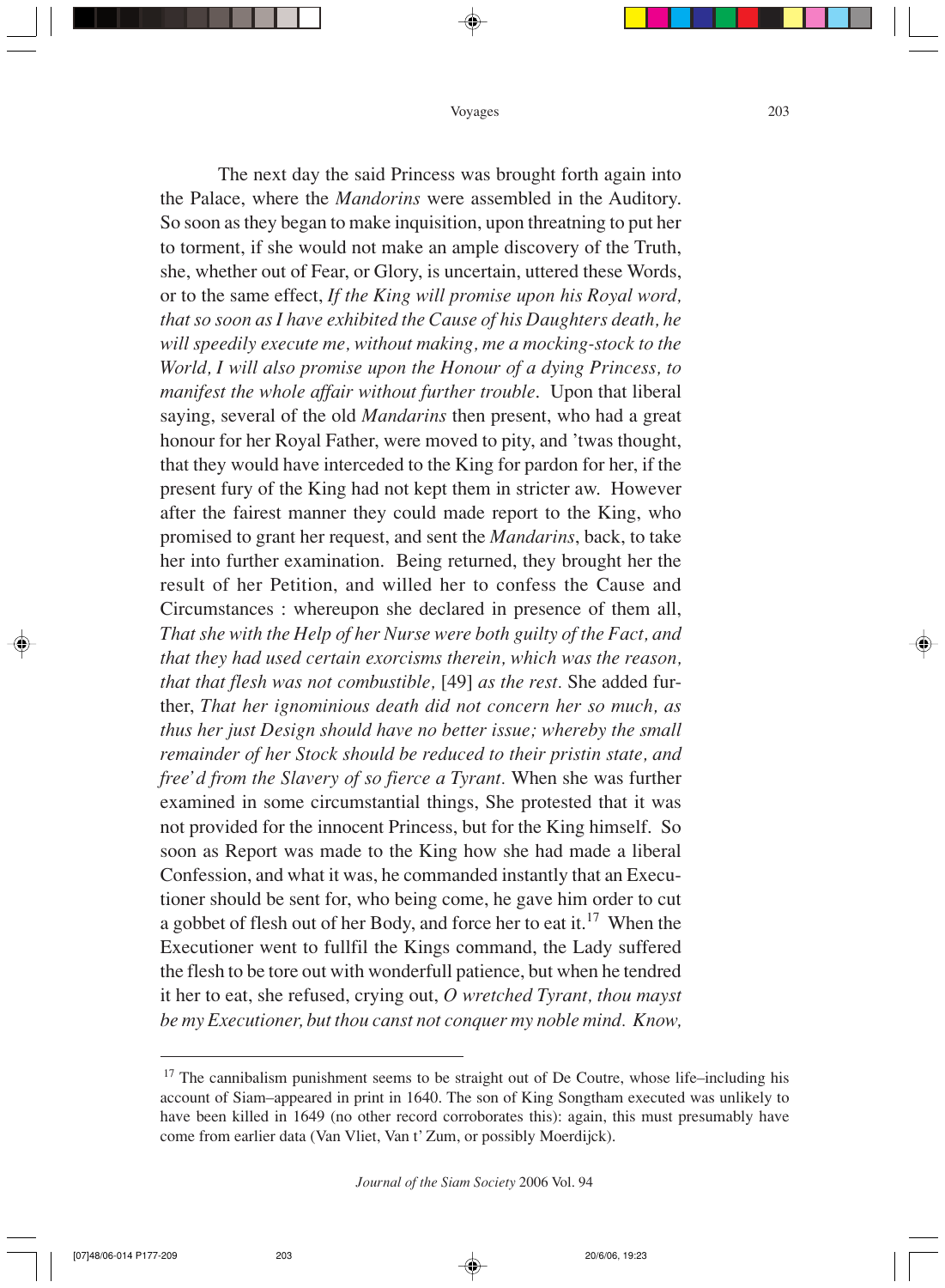*that I defy thy Cruelty; and that the end of thy* Sham-*poyson will speedily come, when the remaining Vertue of my Royal Race shall avenge themselves of thee, and thy Tygre-brood*. With these and the like words she reviled the King, till by a second Charge sent to the Executioner from the Palace, she was hackt in pieces, and thrown into the River.

The same day her only brother, aged 20 years, was brought to the place of Execution, who during all these showers of Cruelty, had feigned himself distraught, by which means, they told us he was excused.

But whether he was guilty or not, it appeared so soon as he was mounted the stage, that he had his Witts about him : for he behaved himself with such candour and modesty, that some of the *Mandarins* could not forbear tears; and with a bitter Harangue so reviled the King, and vindicated himself for what he suffered, that the Plebeïans were almost moved to an Insurrection; declaring himself more sorrowful for the fruitless attempt of his sister, than his own Death. So soon as he saw the Executioner come to him, he cried out, *Innocent indeed I am, as was my Sister, but now Thou inhuman Tyrant, it is thy will it should be so, I scorn, although I were sure of enjoyment, to desire thy pardon, that thou shouldst not hope for the lest pity from the Hands of them that shall revenge my Blood in afier times*. With these and the like words he seemed to declare his Innocency, yet uttered some expressions which contradicted those Protestations, that probably were [50] to only in spire of the King. Thus was the last of the former Kings race extirpated, except one Daughter, which was not capable of doing any thing against the Interest of the present King.

#### **CHAP. X**

# *The proud, and blasphemous Titles of the King of* Siam*. The great Preparations used to asswage the Waters of the* Ganges.

You have heard by what we have related in the former Chapter, with how much power and aw, the king of *Siam* rules. It will further appear how well he knows it, by the proud, swelling Titles he assumes to himself, two of which were presented me by a *Mandarin*,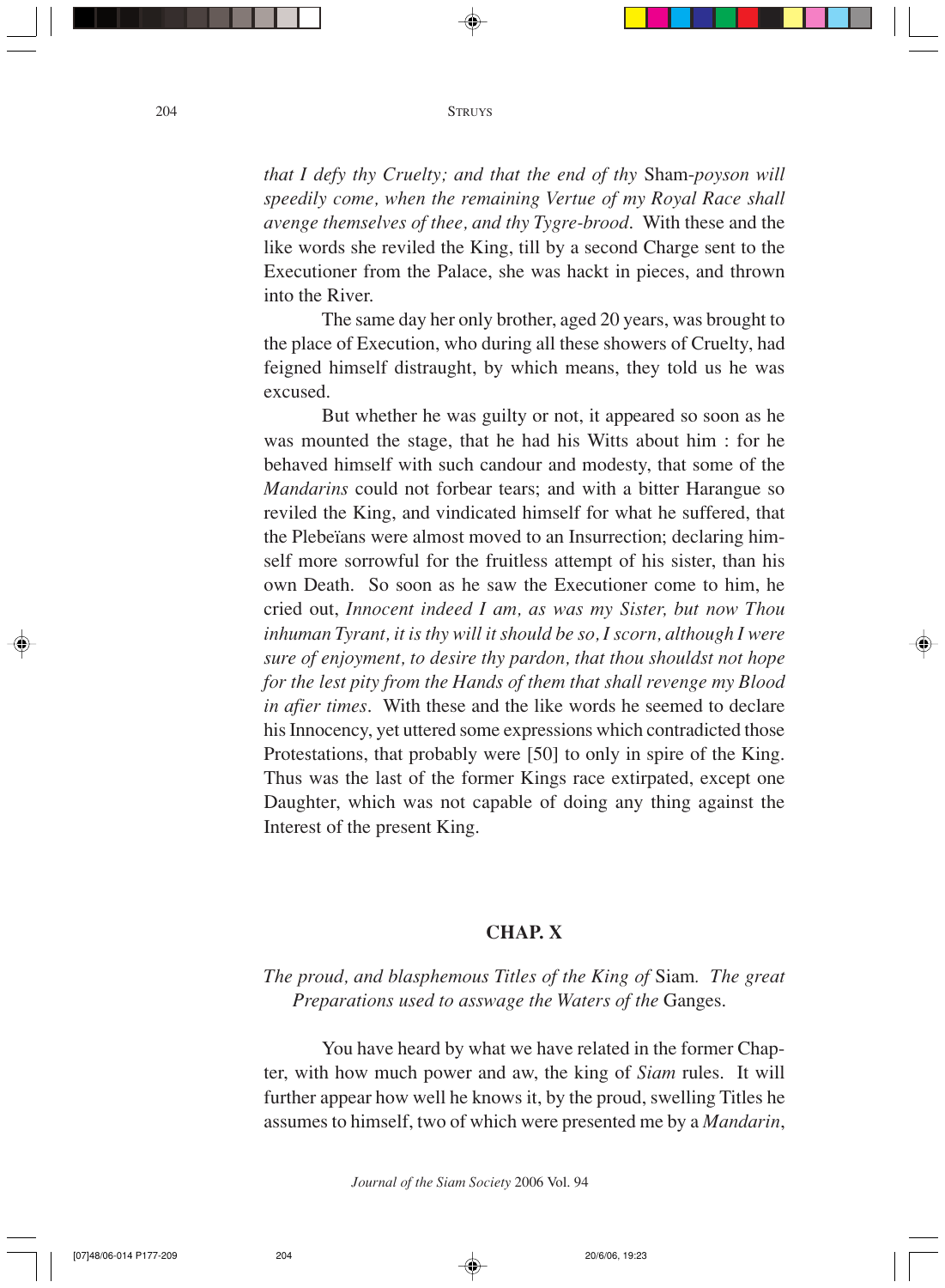and I hope will not seem impertinent to insert here; although the Reader may be pleas'd to take notice, that the Idiom of their Tongue is so barbarous, that it will hardly bear sence, when rendred, however we shall give it Word for Word.<sup>18</sup>

*THE Alliance written with letters of fine Gold, being full of God-like glory. The most Excellent, containing all wise Sciences. The most happy, which is not in the World among men. The Best and most Certain that is in Heaven, Earth and Hell. The greatest Sweet, and friendly Royal word. Whose power full-sounding Properties, and glorious Fame range through the World, as if the Dead were raised by a God-like power, and wonder fully purged from a Ghostly and Corporal Corruption. At this both Spiritual and Secular men admire with a special Joy, whereas no Dignity may be here with Compared. Proceeding from a friendly, illustrious, inconquerable, most mighty and most* [51] *high Lord; and a Royal Crown of Gold, adorned with nine sorts of Precious Stones. The Greatest, Clearest and most God-like Lord of unblameable Souls, The most Holy, seeing every where, and Protecting Soveraign of the City* Judia, *whose many Streets, and open Gates are throng'd by Troops of Men. Which is the chief Metropolis of the whole World. The Royal Throne of the Earth that is adorn'd with nine sorts of Stones, and most pleasant Valleys. He who Guides the Rains of the World, and has a house more than the Gods, of fine Gold and of Precious Stones, they the God-like Lords of Thrones of fine Gold, the White, Red and Round-tayl'd Elephant; which Excellent Creatures are the Chiefest of the nine forts of Gods. To none hath the Divine Lord given, in whose hand is the victorious sword; who is like the fiery-Armed God of Battails, to the most Illustrious.*

The second is as as blasphemous as the first, though hardly swells so far out of Sence.

*THE highest* Paducco Syry Sultan, Nelmonam, welgaca, Nelmochadin Magiviitha, Jouken der eauten lillaula fylan, *King of the whole world, who makes the Water rise and flow. A King that is*

<sup>&</sup>lt;sup>18</sup> It is impossible even to begin to translate the king's titles back into Thai, though it is very interesting that part of the name is in Malay [p.51], indicating that Siamese officialdom, via the translators, used Malay in communicating with the Dutch.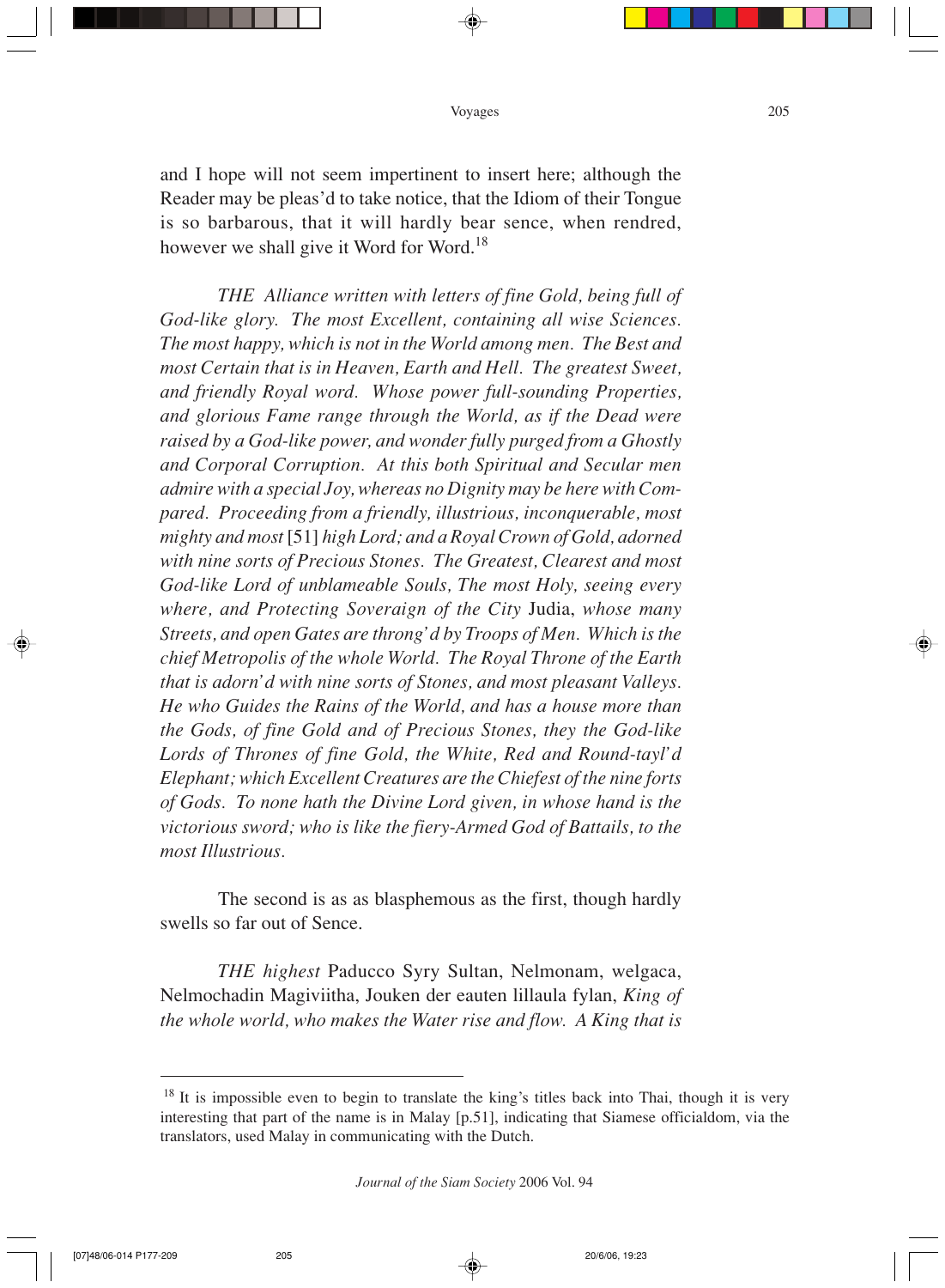*like a God, and shines like the Sun at noon day. A King that gives a glance like the Moon when it is at full. Elected of God to be worthy as the North-star; being of the Race* [52] *and offspring of the great* Alexander; *with a great Understanding, as a round Orb, that tumbles hither and thither, able to guess at the Depth of the great Sea. A King that hath amended all the Funerals of the departed Saints, and is as righteous as God, and of such power that all the World may come and shelter under his Wings. A King that doth right in all things, as the Kings of old have don. A King more liberal than all Kings. A King that hath many Mines of Gold that God hath lent him; who hath built Temples half Gold and half Brass, sitting upon a throne of pure Gold, and of all sorts of Precious stones. A King of the white Elephant, which Elephant is the king of all Elephants, efore whom many Thousands of other Elephants must bow, and fall upon their knees. He whose eies shine like the Morning-star A king that hath Elephants with four Teeth; Red, Purple and Pied Elephants,* ay*, and a* Buytenaques *Elephant; for which God has given him many and divers sorts of Apparrel wrought with most fine Gold, enobled with many Precious stones : and besides these, so many Elephants us'd in Battel, having Harnesses of Iron, their teeth tipt with teel and their Harnesses laid ore with fhining Brass. A King that has many Hundred Horses, whose Trappings are wrought with fine Gold, and adorned with Precious stones of every sort, tbat are found in the Universal World, where the Sun shines, and* [53] *those shod with fine Gold. Besides so many Hundred Horses that are used in War, of everykind. A King who has all Emperous, Kings, Princes and Soveraigns in the whole World from the Rising to the Going down of the Sun, under Subjection; and such as can obtain his Favour are by him promoted to great Honour, but on the Contrary, such as revolt, he burns with fire. A King who can show the Power of God, and what ever God has made.*

And so by this time I hope you have heard enough of a King of Elephants and Horses (though not a Word of his Asses) in this Instrument called a Title : and thereby perceive the Pride and Folly of this unpolish'd Potentate, where we shall leave him and take a walk towards the *Ganges*.

The River of *Siam* is a branch of the famous *Ganges*, and ebbs and flows at the same time with that noble River. When it is at highest and ready to fall of it self, according to it's natural Recourse at a certain time of the Year, as doth also the *Nile*, the King imbarks

*Journal of the Siam Society* 2006 Vol. 94

Lucifer

Trappings

Has the... Scotch...

The Ceremony used to aswage the River Ganges.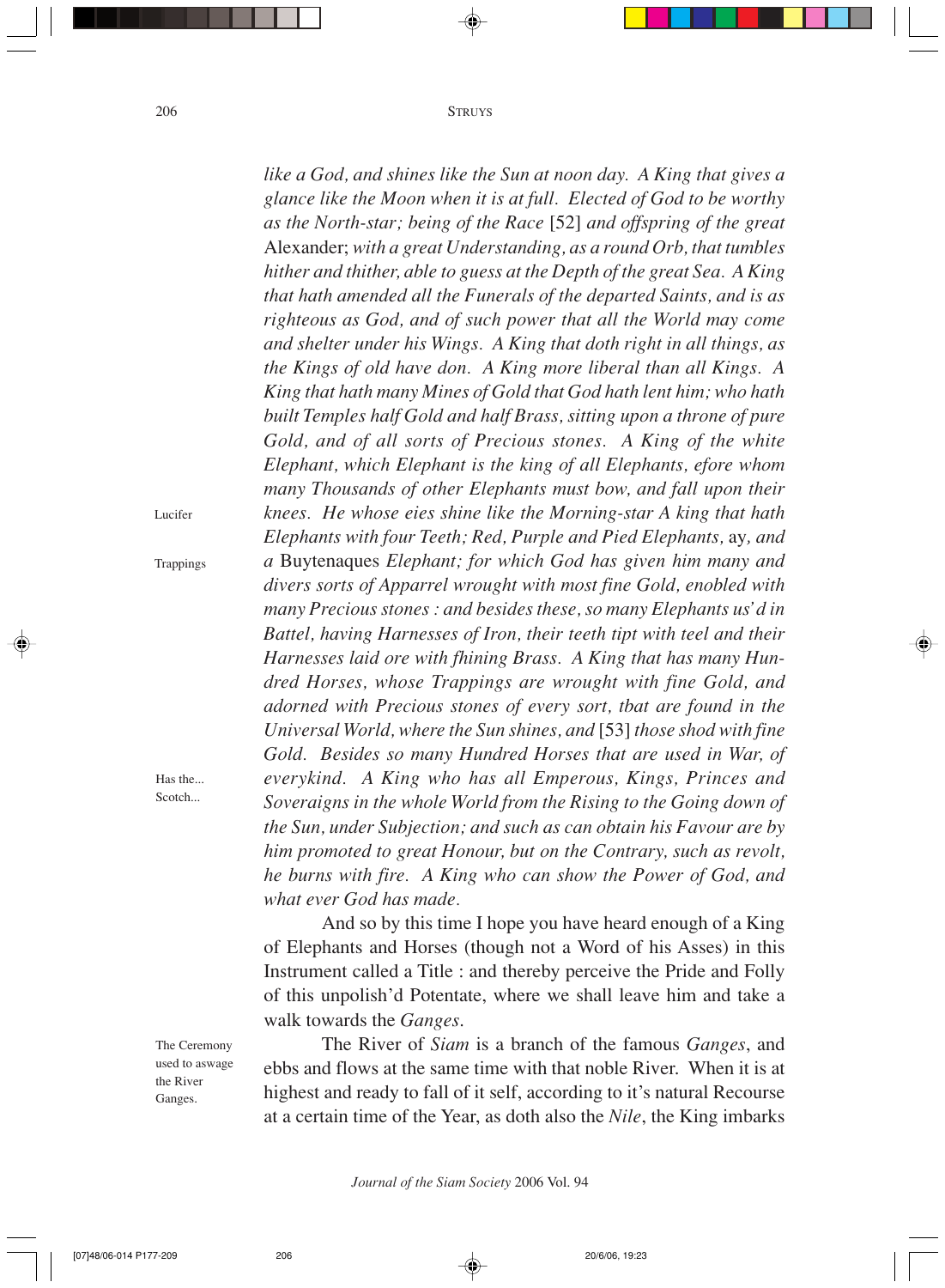himself in a Galley which is within and without so richly Gilded, that it seems to be all of massy Gold. Within the same is a Throne of solid Gold, upon which the King sits, having a Canopy richly set with Pearls, Diamonds and other Precious Stones. About him sit the greatest of the *Mandorins*, on Chairs suitable to their Quality; and on his left hand the Chief of the *Bonzi*, in his Hierarchical Garb. On the Galleries of this Galley, sit several Musicians, which are answered by the inferiour *Mandorins* and Plebeïans, who are placed all along the Banks with Musical Instruments, and Flags of an infinite number. The Imperial Galley is followed with a Retinue of some Thousands of smaller Shipping and Yachts. When the King is come to the place where the Ceremony is usually performed, he steps out into a *Prawe*, where the High Priest delivers him a golden sword upon his knees. After the repetition of some formal words, he beats the Water three times, and commands it with a God-like Authority to fall down, and so re[54]turns into the Galley : upon which all they that are on the Banks fall down flat upon the ground and shout. And thus the blind People, who have not the Benefit of Chronicle or Antiquity, and ignorant of the course of Nature, the hand-maid of God, do really take it for a miracle, effected by their Pagan Sovereign.

### **CHAP. XI**

*Departure from* Siam... *Arrival at* Formosa*... A Description of* Formosa*...*

Our Ship having now taken in her whole Carga, we had all order to come aboard. Our Loading was most Bucks-hides, Sanderwood,<sup>19</sup> and *Amrack*, which is a kind of Colour, used by the *Iaponeezes* in their Cahinet-work for Vernishing : and on the 12 of *April* we set Sail, directing our Course for *Tojovan* or *Formosa*…

April 1650

 $19$  "Sanderwood" – this looks improbable because Siam did not have sandalwood among its export commodities. Perhaps another aromatic wood, "Agerwood" (i.e. eaglewood), was meant here.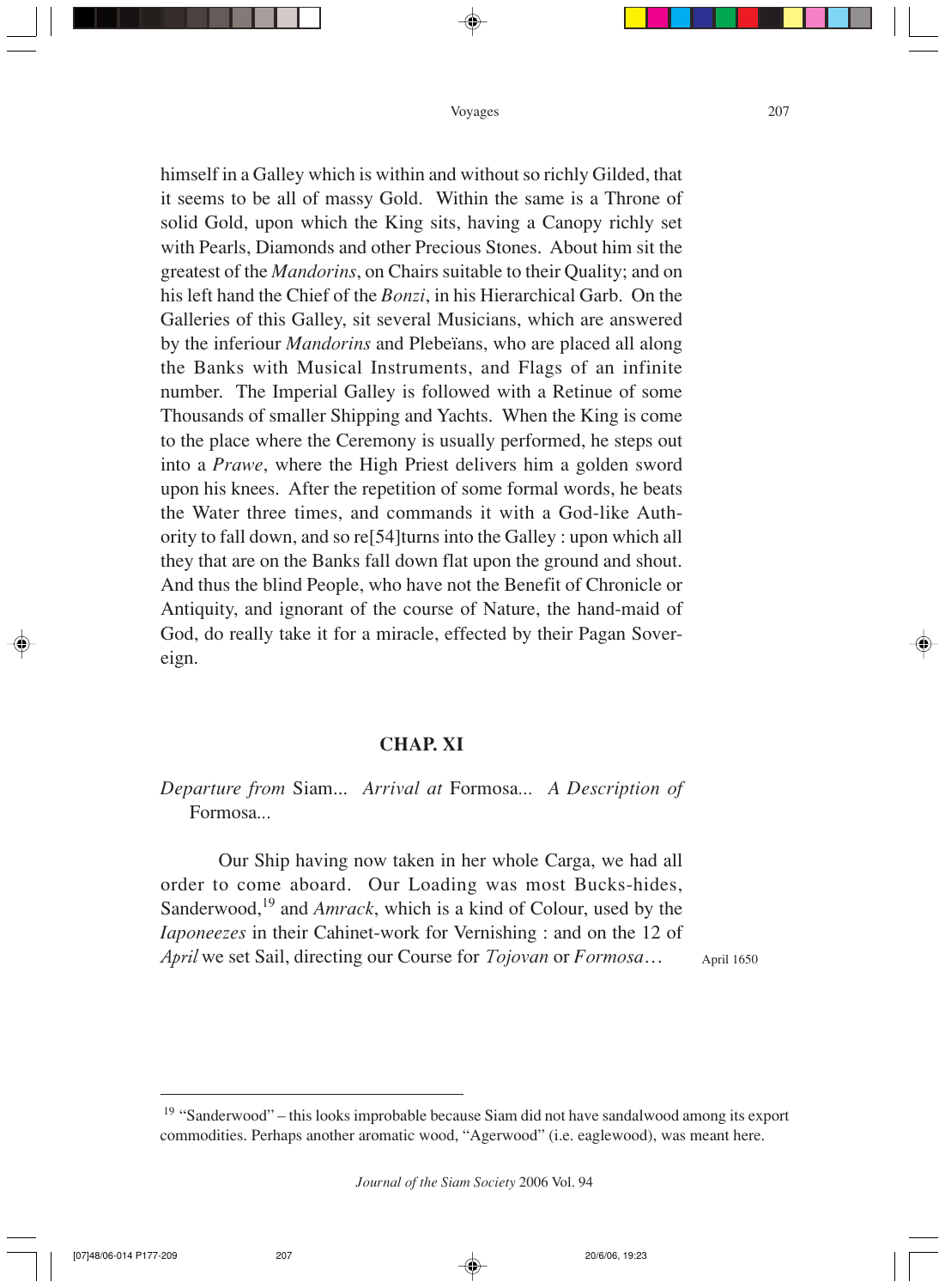# **CHAP. XII**

*The Author departs from* Formosa*. His arrival in* Japon*. The description of* Nanguesaque*... Departure from* Japon*. Arrival at* Formosa *the second time. Their return to* Siam*, where they take in Elephants. The Author beat with a ropes end at the Main-mast, and why. His return for* Holland*, and End of the first Voyage.*

May 1650

…[63] [we] cast anchor before the Fort *Zeelandia*. Upon our arrival there I was put aboard the *Post-brase*, which was bound for *Siam*, where we arrived on the 22<sup>th</sup> of *Ianuary*, and there took in the Sieur *Van der Muyden*, Consul for the Company at *Iudia*; who was to go for *Batavia*. Here we took in 8 young Elephants, with Provender, which was *Palmes [?]* and Sugar-cane, as also a certain quantity of Rice. Here I may not ommit a certain passage, which (though unadvisedly done) had almost cost me my neck. About noon when the dinner was ready, I went to the Cook for a bowl of hot broth, which having got I came to bring it to 2 of my Comrades, and passing by the Hold, one of the Elephants wound me about the leggs with his Trunk (or snout) that I came tumbling down, Plater and all, which being scalding hot, fell upon the Elephants back and made him to roar out and stamp, that the Ship tumbled and shaked again, this so amazed the Commander that he came running out of his Cabin to know what was the matter. Here I was in a great strait fearing to cry out, being sensible that he was a choleric man, and yet durst not stay below for the Elephant, who if he could have come at me would have trodden me as flat as a Flounder : but considering with my self that the Captain would assuredly come to hear of it, one time or another, and if I staid long I was sure this beast of vengeance would send me to my Grandsir. I cryed out and the Commander in all hast sent one to pull me up. So soon as they had got me upon the Deck, he gave order to tie me to the mast, and commanded a fellow to lick me lustily with a ropes end.

February 1651 The Author dismiss'd. His return for Holland.

On the 15 of *February* we set Sail for *Batavia*, where I was discharged of my Service, and permitted to go for *Holland* : and in order thereto went aboard the Ship *Zelandia*, which was then almost ready to set Sail. On the 26 we set out, having a good Wind, and a fine serene air. Within a few days we sailed through the Straits of *Sunda*; and thence set our course for *S. Helena*.